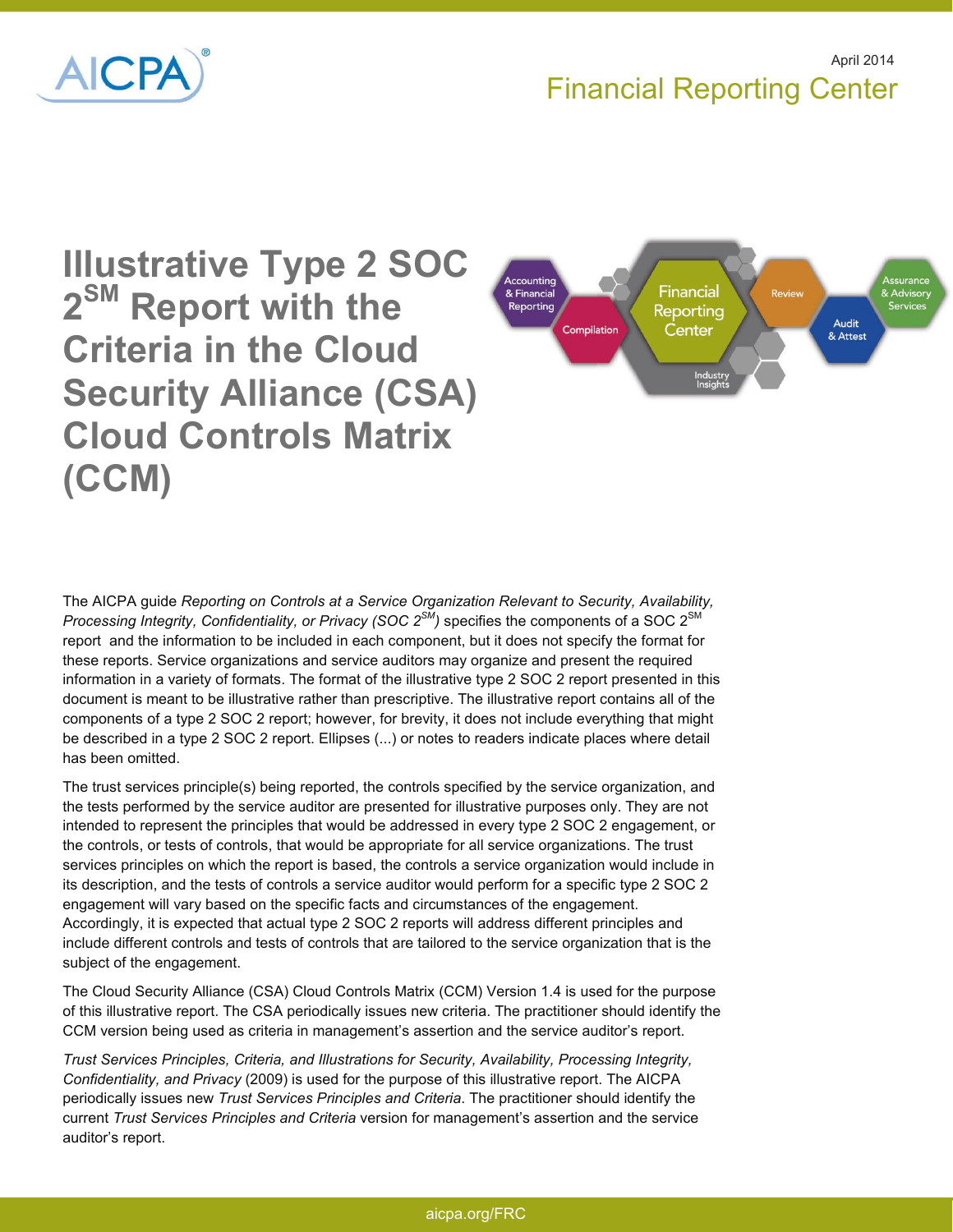**Illustrative Type 2 SOC 2SM Report: Reporting on the Security and Availability of a System Using the Criteria for Security and Availability in Section 100A,** *Trust Services Principles, Criteria, and Illustrations for Security, Availability, Processing Integrity, Confidentiality, and Privacy* **(AICPA,** *Technical Practice Aids***) and on the Controls of a System Using the Criteria in the Cloud Security Alliance Cloud Controls Matrix** 

In the following illustrative type 2 SOC 2 report, the service auditor is reporting on

- the fairness of the presentation of the service organization's description of its system based on the description criteria identified in management's assertion; and
- the suitability of the design and operating effectiveness of its controls relevant to security and availability based on the criteria for security and availability in TSP Section 100A, Trust Services Principles, Criteria, and Illustrations for Security, Availability, Processing Integrity, Confidentiality, and Privacy (AICPA, Technical Practice Aids) and, the suitability of the design and operating effectiveness of its controls in meeting the criteria in the CCM.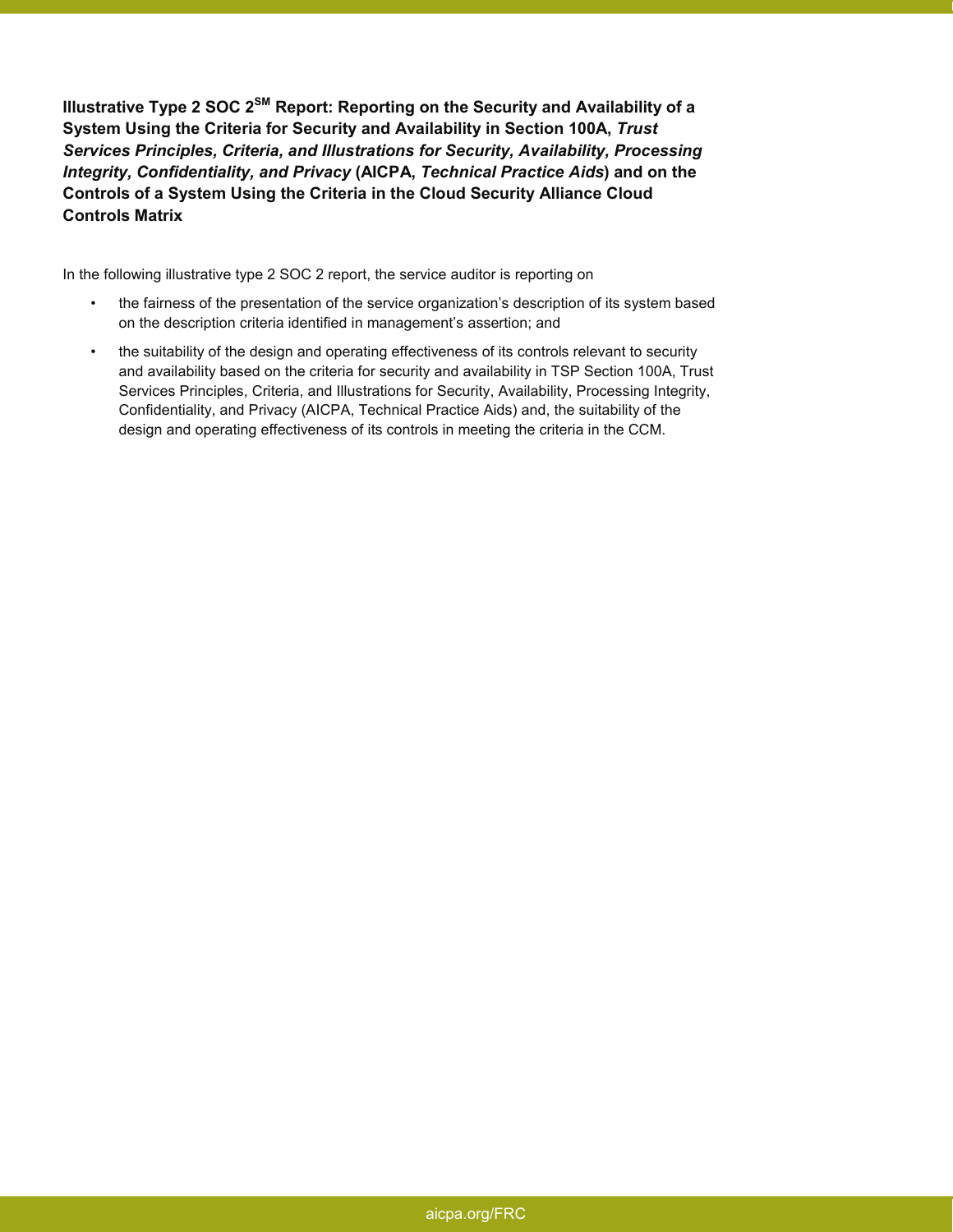# **Description of Example Cloud Service Organization's Infrastructure Services System Relevant to Security and Availability For the Period January 1, 20XX, through December 31, 20XX, with Independent Service Auditor's Report including Tests Performed and Results Thereof**

**Section 1 — Management of Example Cloud Service Organization's Assertion Regarding its Infrastructure Services System Throughout the Period January 1, 20X1, to December 31, 20X1** 

#### **Section 2 — Independent Service Auditor's Report**

**Section 3 — Example Cloud Service Organization's Description of its Infrastructure Services System Throughout the Period January 1, 20X1, to December 31, 20X1** 

System Overview and Background

Infrastructure Software People Procedures Data

Customer Responsibilities

- A. Relevant Aspects of the Control Environment, Risk Assessment Process, Information and Communication Systems, and Monitoring
- B. Policies and Procedures
- C. Communication
- D. Physical Security
- E. Logical Security
- F. Monitoring
- G. Relationship between CCM Criteria, Description Sections, and Trust Services Criteria

**Section 4 — Applicable Trust Services Principles, Criteria, and CCM Criteria and Related Controls, Tests of Controls, and Results of Tests** 

## **Section 5 – Other Information Provided by Example Cloud Service Organization Not Covered by the Service Auditor's Report**

Language shown in *boldface italics* represents modifications that would be made to the service auditor's report if complementary user-entity controls are needed to meet certain applicable trust services criteria.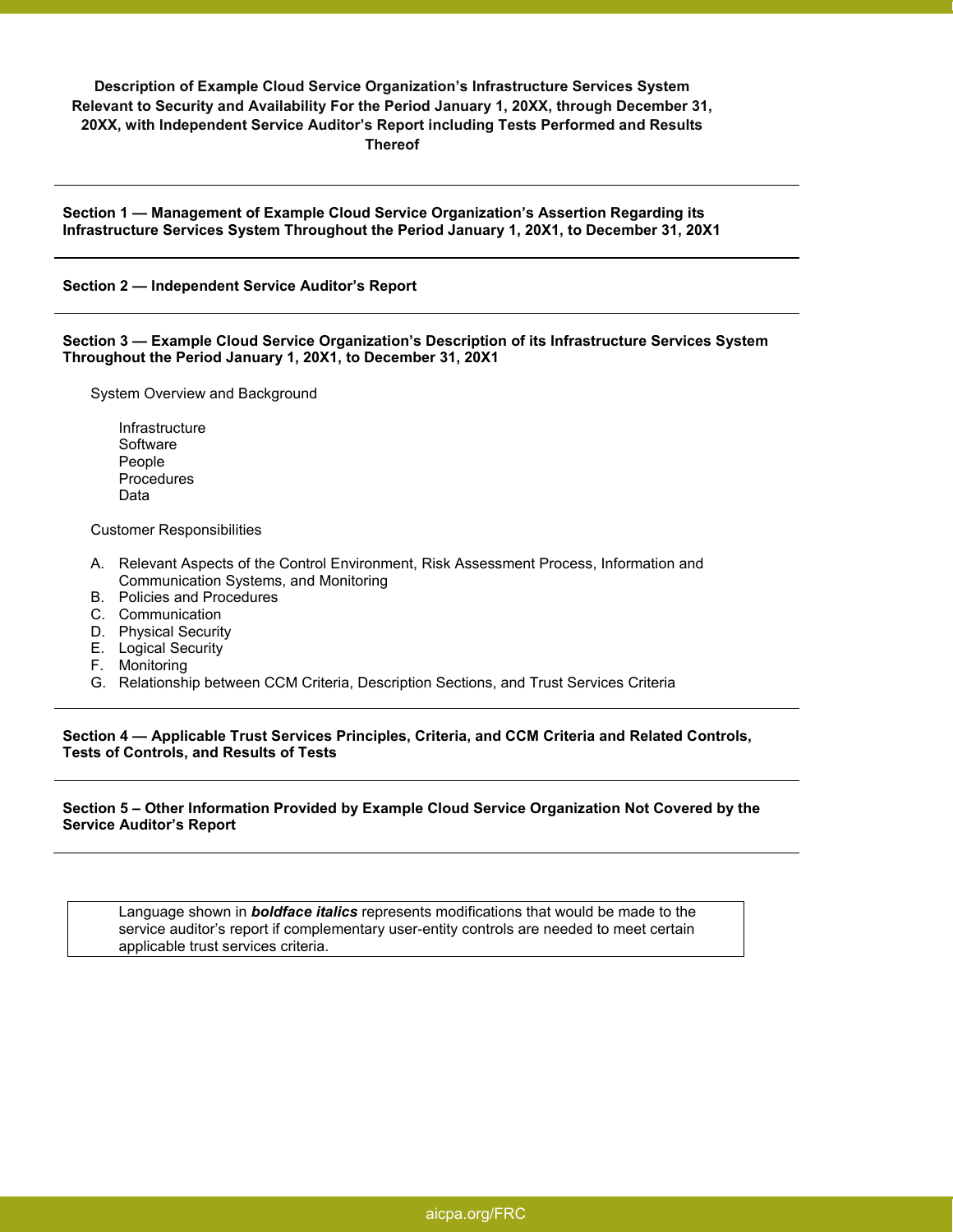**Section 1 — Management of Example Cloud Service Organization's Assertion Regarding its Infrastructure Services System Throughout the Period January 1, 20X1, to December 31, 20X1** 

We have prepared the description in the section titled, "Example Cloud Service Organization's Description of its Infrastructure Services System Throughout the Period January 1, 20X1, to December 31, 20X1," (description), based on the criteria for a description of a service organization's system identified in paragraph 1.34 of the AICPA guide *Reporting on Controls at a Service Organization Relevant to Security, Availability, Processing Integrity, Confidentiality, or Privacy (SOC 2SM)* (description criteria). The description is intended to provide users with information about the Infrastructure Services System, particularly system controls intended to meet the criteria for the security and availability principles (applicable trust services criteria) set forth in TSP section 100A, *Trust Services Principles, Criteria, and Illustrations for Security, Availability, Processing Integrity, Confidentiality, and Privacy* (AICPA, *Technical Practice Aids*), and the criteria set forth in the CSA Cloud Controls Matrix (CCM) Version 1.4 control specifications (CCM criteria<sup>1</sup>). We confirm, to the best of our knowledge and belief, that

- *a.* the description fairly presents the Infrastructure Services System throughout the period January 1, 20X1, to December 31, 20X1, based on the following description criteria:
	- i. The description contains the following information:
		- (1) The types of services provided
		- (2) The components of the system used to provide the services, which are the following:
			- *(a)* **Infrastructure.** The physical and hardware components of a system (facilities, equipment, and networks)
			- *(b)* **Software.** The programs and operating software of a system (systems, applications, and utilities)
			- *(c)* **People.** The personnel involved in the operation and use of a system (developers, operators, users, and managers)
			- *(d)* **Procedures.** The automated and manual procedures involved in the operation of a system
			- *(e)* **Data.** The information used and supported by a system (transaction streams, files, databases, and tables)
		- (3) The boundaries or aspects of the system covered by the description
		- (4) How the system captures and addresses significant events and conditions
		- (5) The process used to prepare and deliver reports and other information to user entities or other parties
		- *(6) If information is provided to, or received from, subservice organizations or other parties, (a) how such information is provided or received and the role of the subservice organization or other parties, and (b) the procedures performed to determine*

 $\overline{a}$ 

<sup>1</sup> The control specifications included in the CCM constitute suitable criteria, as defined in paragraph 24 of AT 101, *Attest Engagements* (AICPA *Professional Standards*). Omission of one or more of the criteria is likely to result in criteria that are not suitable because they are not complete. The CSA periodically issues new criteria. The practitioner should check the CSA website for current applicable criteria and identify the CCM version being used as criteria in management's assertion and the service auditor's report.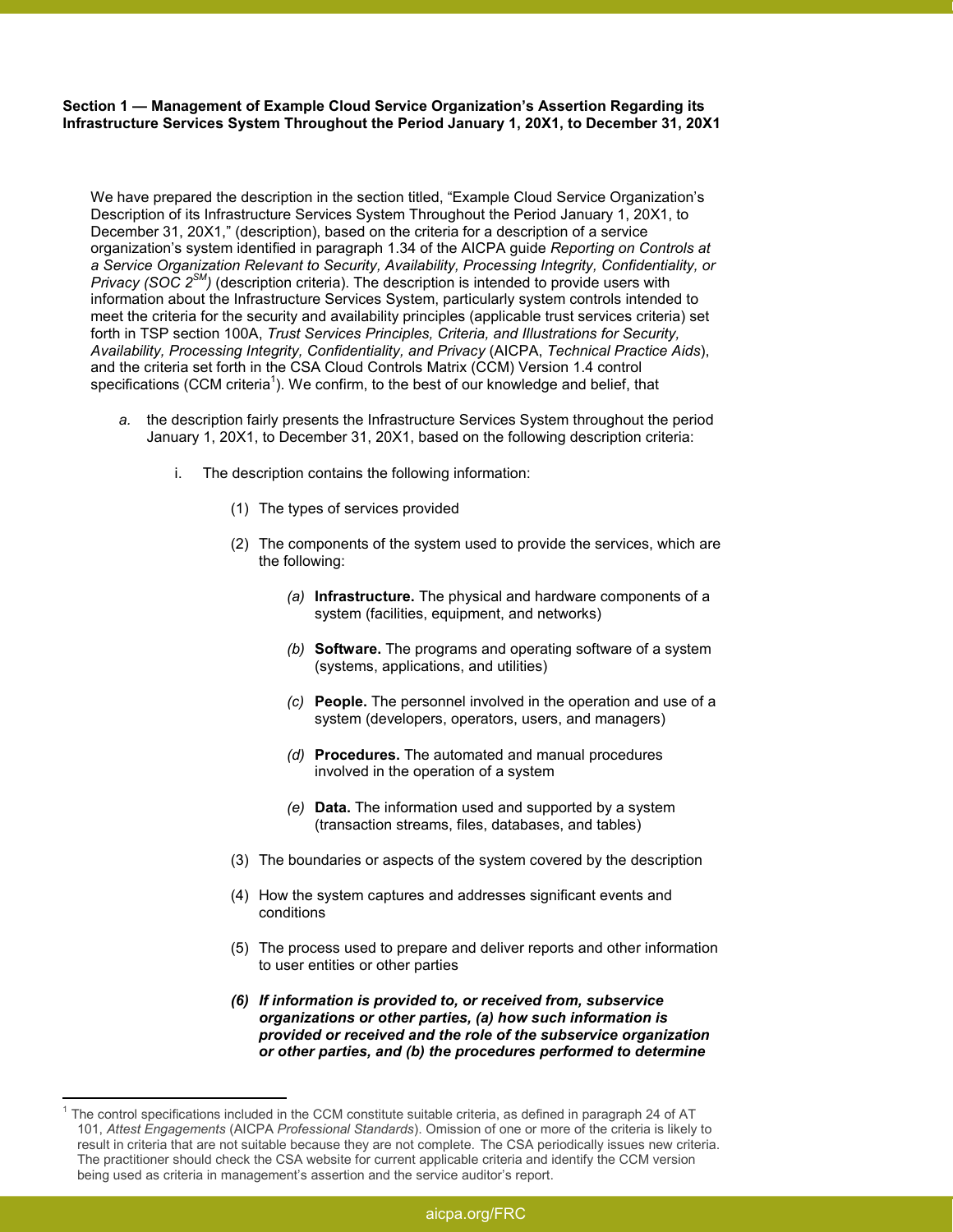*that such information and its processing, maintenance, and storage are subject to appropriate controls<sup>2</sup>*

- *(7) For each principle being reported on, the applicable trust services and CCM criteria and the related controls designed to meet those criteria, including, as applicable, (a) complementary user-entity controls contemplated in the design of the service organization's system, and (b) when the inclusive method is used to present a subservice organization, controls at the subservice organization<sup>3</sup>*
- *(8) For subservice organizations presented using the carve-out method, the nature of the services provided by the subservice organization; each of the applicable trust services criteria that are intended to be met by controls at the subservice organization, alone or in combination with controls at the service organization, and the types of controls expected to be implemented at carved-out subservice organizations to meet those criteria; and for privacy, the types of activities that the subservice organization would need to perform to comply with our privacy commitments<sup>4</sup>*
- (9) Any applicable trust services criteria that are not addressed by a control at the service organization and the reasons therefore
- (10)Other aspects of the service organization's control environment, risk assessment process, information and communication systems, and monitoring of controls that are relevant to the services provided and the applicable trust services criteria
- (11)Relevant details of changes to the service organization's system during the period covered by the description
- ii. The description does not omit or distort information relevant to the service organization's system while acknowledging that the description is prepared to meet the common needs of a broad range of users and may not, therefore, include every aspect of the system that each individual user may consider important to his or her own particular needs.
- b*.* the controls stated in the description were suitably designed throughout the period January 1, 20X1, to December 31, 20X1, to meet the applicable trust services criteria and the CCM criteria; and
- *c.* the controls stated in the description operated effectively throughout the period January 1, 20X1, to December 31, 20X1, to meet the applicable trust services criteria and the CCM criteria.

 $\overline{a}$ 

 $^2$  Certain description criteria may not be pertinent to a particular service organization or system. For example, a service organization may not use any subservice organizations or other parties to operate its system. Because the criteria in paragraph 1.34 of the SOC 2 guide may not be readily available to report users, management of a service organization should include in its assertion all of the description criteria in paragraph 1.34 of the SOC 2 guide. For description criteria that are not pertinent to a particular service organization or system, report users generally find it useful if management presents all of the description criteria and indicates which criteria are not pertinent to the service organization and the reasons therefore. Management may do so either in its system description or in a note to the specific description criteria. The following is illustrative language for a note to criteria that are not pertinent to the service organization or its system:

Example Cloud Service Organization does not use subservice organizations or other parties to operate its infrastructure services system. Accordingly, our description does not address the criteria in items  $(a)(i)(6)$  and  $(a)(i)(8)$ .

<sup>&</sup>lt;sup>3</sup> See footnote 3.

<sup>4</sup> See footnote 3.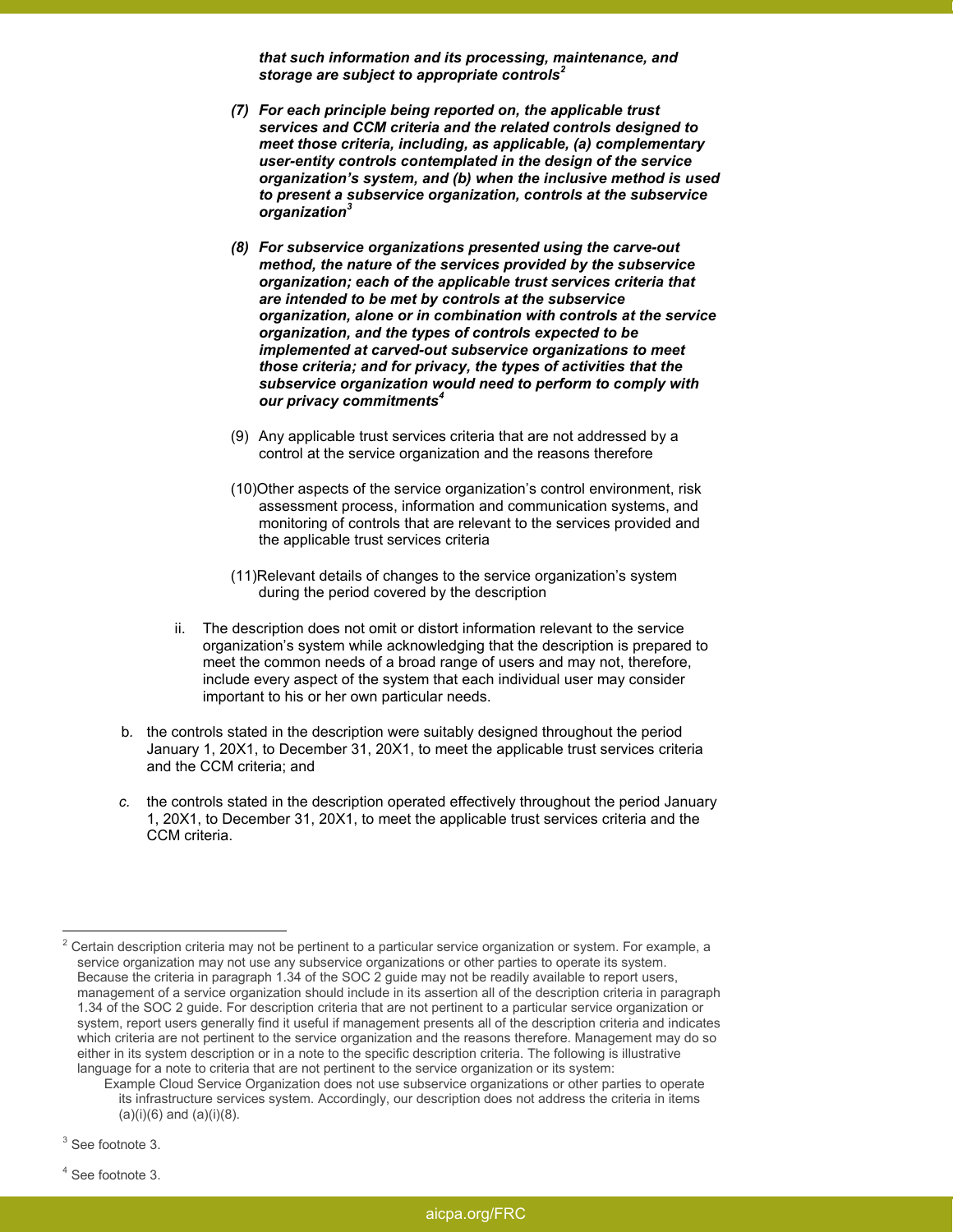#### **Section 2 — Independent Service Auditor's Report**

#### Independent Service Auditor's Report

To Management of Example Cloud Service Organization

#### *Scope*

We have examined the description in the section titled "Example Cloud Service Organization's Description of its Infrastructure Services System Throughout the Period January 1, 20X1, to December 31, 20X1" (the description) based on the criteria set forth in paragraph 1.34 of AICPA guide *Reporting on Controls at a Service Organization Relevant to Security, Availability, Processing Integrity, Confidentiality, or Privacy (SOC 2 SM)* (the description criteria) and the suitability of the design and operating effectiveness of controls described therein to meet the criteria for the security and availability principles set forth in TSP section 100A, *Trust Services Principles, Criteria, and Illustrations for Security, Availability, Processing Integrity, Confidentiality, and Privacy* (AICPA, *Technical Practice Aids*) (applicable trust services criteria), throughout the period January 1, 20X1, to December 31, 20X1. We have also examined the suitability of the design and operating effectiveness of controls to meet the requirements set forth in the Cloud Security Alliance's (CSA's) Cloud Controls Matrix (CCM) Version 1.4 control specifications (CCM criteria).

The information in the section titled "Other Information Provided by Example Cloud Service Organization Not Covered by the Service Auditor's Report" describes the service organization's future plans for new systems. It is presented by the management of Example Cloud Service Organization to provide additional information and is not a part of the service organization's description of its Infrastructure Services System made available to user entities during the period from January 1, 20X1, to December 31, 20X1. Information about Example Cloud Service Organization's future plans for new systems has not been subjected to the procedures applied in the examination of the description of the Infrastructure Services System and the suitability of the design and operating effectiveness of controls to meet the related applicable trust services criteria and CCM criteria stated in the description of the Infrastructure Services System.

#### *Service Organization's Responsibilities*

Example Cloud Service Organization has provided its accompanying assertion titled "Management of Example Cloud Service Organization's Assertion Regarding its Infrastructure Services System Throughout the Period January 1, 20X1, to December 31, 20X1," regarding the fairness of the presentation of the description based on the description criteria and suitability of the design and operating effectiveness of the controls described therein to meet the applicable trust services criteria and the CCM criteria. Example Cloud Service Organization is responsible for (1) preparing the description and the assertion; (2) the completeness, accuracy, and method of presentation of both the description and assertion; (3) providing the services covered by the description; (4) specifying the controls that meet the applicable trust services criteria and the CCM criteria and stating them in the description; and (5) designing, implementing, and documenting the controls to meet the applicable trust services criteria and the CCM criteria.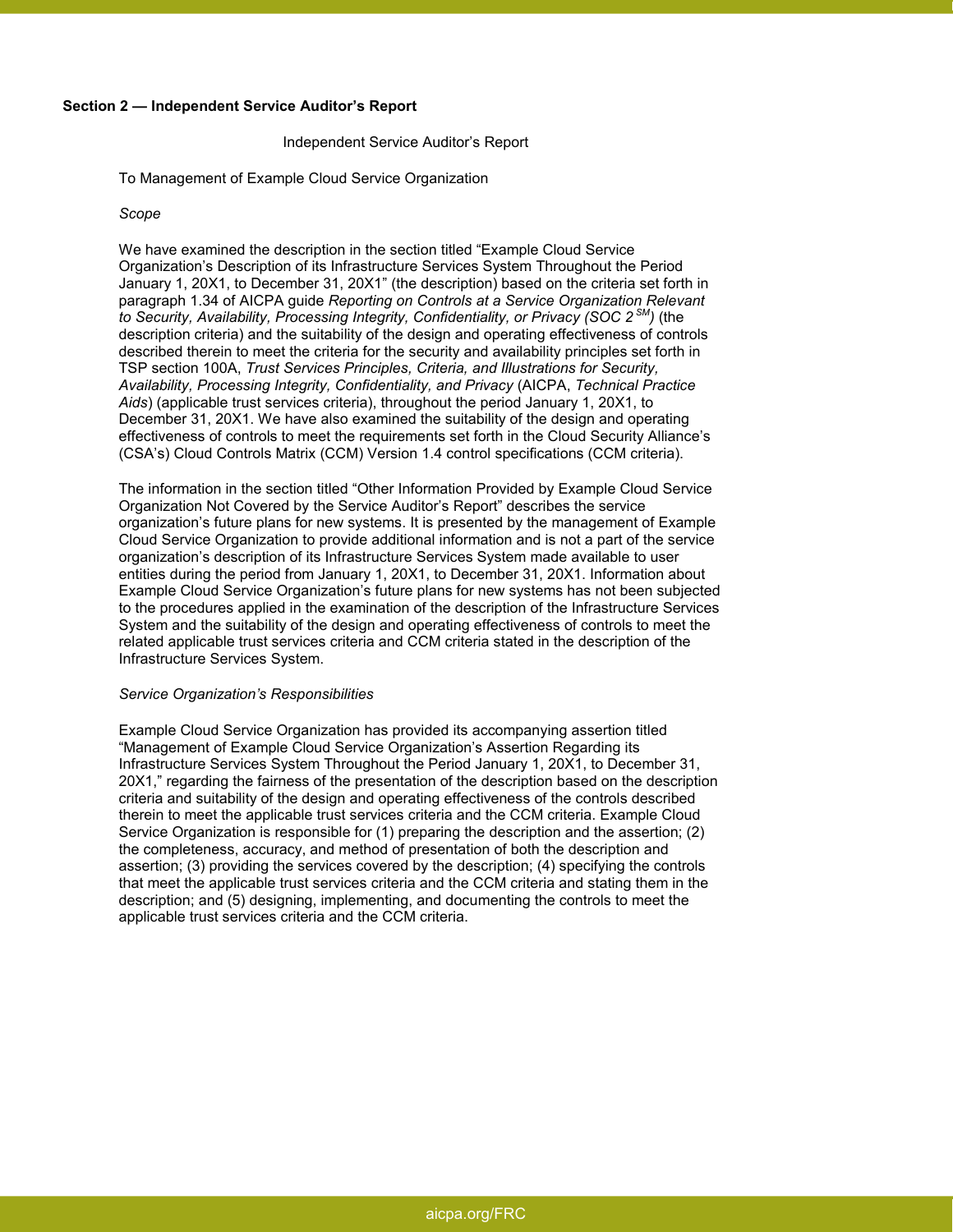#### *Service Auditor's Responsibilities*

Our responsibility is to express an opinion on the

- fairness of the presentation of the description based on the description criteria; and
- suitability of the design and operating effectiveness of the controls to meet the applicable trust services criteria and suitability of the design and operating effectiveness of the controls to meet the CCM criteria, based on our examination.

We conducted our examination in accordance with attestation standards established by the American Institute of Certified Public Accountants. Those standards require that we plan and perform our examination to obtain reasonable assurance about whether, in all material respects, (1) the description is fairly presented based on the description criteria, and (2) the controls were suitably designed and operating effectively to meet the applicable trust services criteria and CCM criteria throughout the period January 1, 20X1, to December 31, 20X1.

Our examination involved performing procedures to obtain evidence about (1) the fairness of the presentation of the description based on the description criteria and (2) the suitability of the design and operating effectiveness of those controls to meet the applicable trust services criteria and CCM criteria. Our procedures included assessing the risks that the description is not fairly presented and that the controls were not suitably designed or operating effectively to meet the applicable trust services criteria and CCM criteria. Our procedures also included testing the operating effectiveness of those controls that we consider necessary to provide reasonable assurance that the applicable trust services criteria and CCM criteria were met. Our examination also included evaluating the overall presentation of the description. We believe that the evidence we obtained is sufficient and appropriate to provide a reasonable basis for our opinion.

#### *Inherent Limitations*

Because of their nature and inherent limitations, controls at a service organization may not always operate effectively to meet the applicable trust services criteria and CCM criteria. Also, the projection to the future of any evaluation of the fairness of the presentation of the description or conclusions about the suitability of the design or operating effectiveness of the controls to meet the applicable trust services criteria is subject to risks that the system may change or that controls at a service organization may become inadequate or fail.

#### *Opinion*

In our opinion, in all material respects, based on the description criteria identified in Example Cloud Service Organization's assertion and the applicable trust services criteria and CCM criteria,

- *a.* the description fairly presents the system that was designed and implemented throughout the period January 1, 20X1, to December 31, 20X1;
- *b.* the controls stated in the description were suitably designed to provide reasonable assurance that the applicable trust services criteria and CCM criteria would be met if the controls operated effectively throughout the period January 1, 20X1, to December 31, 20X1; and
- *c.* the controls tested, which if operating effectively, were those necessary to provide reasonable assurance that the applicable trust services criteria and CCM criteria were met, operated effectively throughout the period January 1, 20X1, to December 31, 20X1.

#### *Description of Tests of Controls*

The specific controls tested and the nature, timing, and results of those tests are presented in the section titled, "Applicable Trust Services Principles, Criteria, and CCM Criteria and Related Controls, Tests of Controls, and Results of Tests," of this type 2 report in columns 2, 3, and 4, respectively.

# aicpa.org/FRC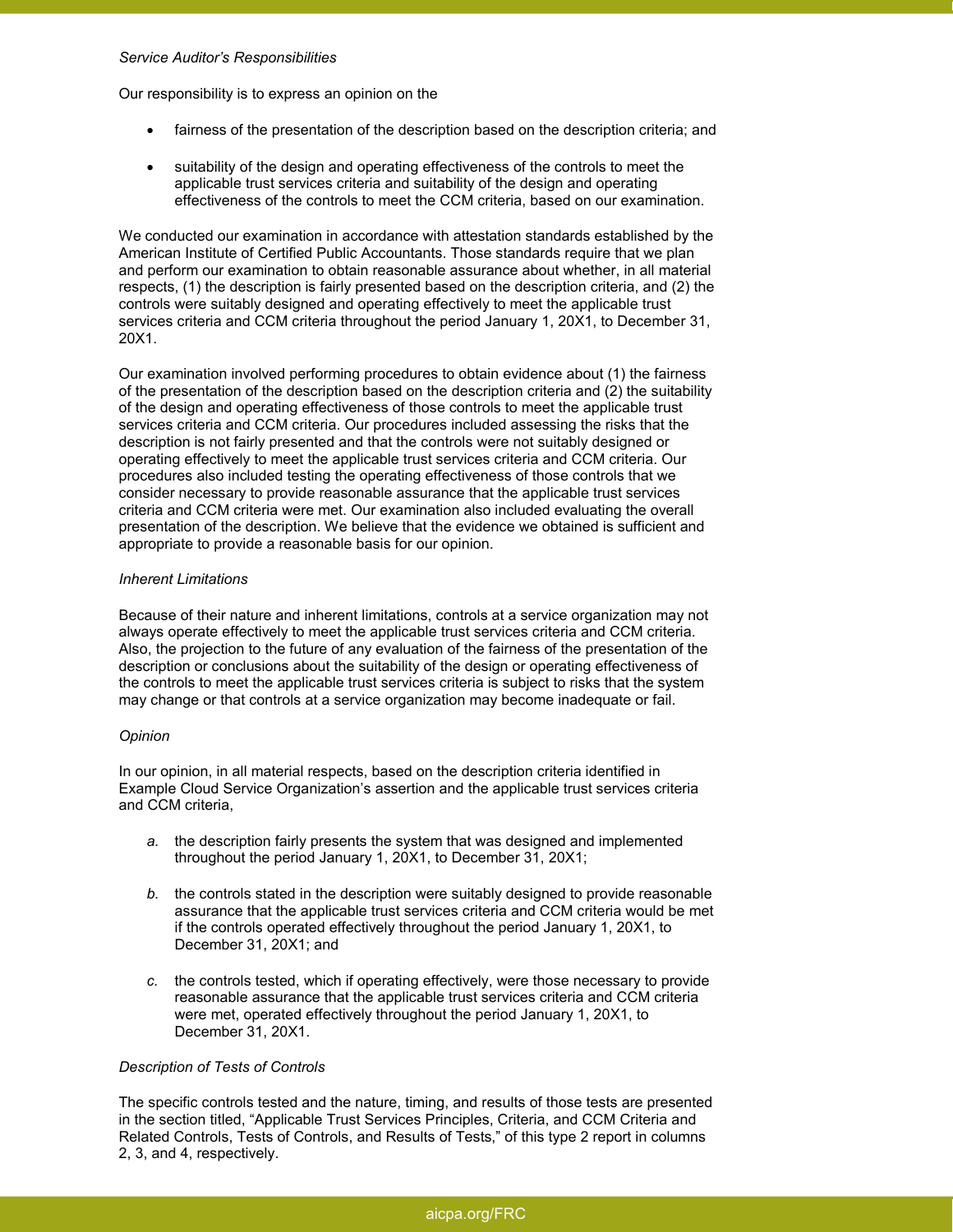#### *Restricted Use*

This report and the description of tests of controls and results thereof are intended solely for the information and use of Example Cloud Service Organization; user entities of Example Cloud Service Organization's Infrastructure Services System during some or all of the period January 1, 20X1, to December 31, 20X1; and prospective user entities, independent auditors and practitioners providing services to such user entities, and regulators who have sufficient knowledge and understanding of the following:

- The nature of the service provided by the service organization
- How the service organization's system interacts with user entities or other parties
- Internal control and its limitations
- The applicable trust services criteria and CCM criteria
- The risks that may threaten the achievement of the applicable trust services criteria and CCM criteria and how controls address those risks

This report is not intended to be and should not be used by anyone other than these specified parties.

[*Service auditor's signature*]

[*Date of the service auditor's report*]

[*Service auditor's city and state*]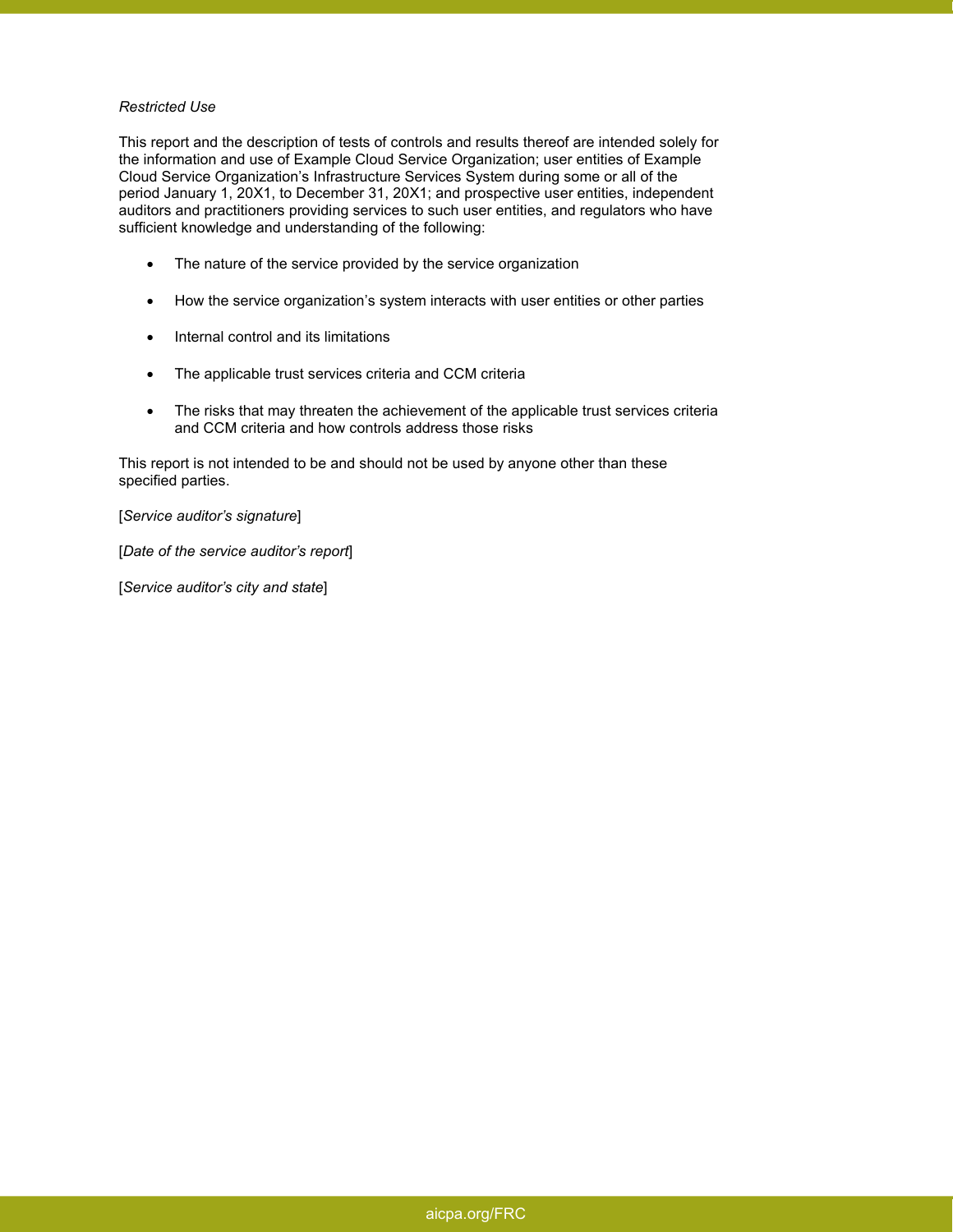### **Section 3 — Example Cloud Service Organization's Description of its Infrastructure Services System Throughout the Period January 1, 20X1, to December 31,20X1**

*Note to Readers: The following system description is for illustrative purposes only and is not meant to be prescriptive. For brevity, the illustration does not include everything that might be described in management's description of the service organization's system. Ellipses (") or notes to readers indicate places where detail has been omitted from the illustration.* 

#### **System Overview and Background**

Example Cloud Service Organization (Company) provides cloud computing, managed hosting, and co-location services to organizations worldwide. These services are primarily provided from the data centers in Chicago, San Diego, Bristol, Paris, Mumbai, and Tokyo.



#### Types of Services Provided

This description addresses Example Cloud Service Organization's infrastructure-as-a-service public and private cloud offerings. Example Cloud Service Organization provides the following services, all of which are covered by this report. If a customer of Example Cloud Service Organization's infrastructure-as-a service public and private cloud offerings has not purchased certain services, the portions of the description that cover those services will not be relevant to those customers. For that reason, it is recommended that customers confirm the services they have purchased by selecting XXX in the Control Panel or contacting their Example Cloud Service Organization account executive.

- Cloud Services
	- $\circ$  Infrastructure implementation and management
	- o OS patch management
	- o Managed backups
	- o Managed Intrusion Protection System (IPS)
	- o Managed load balancing
	- o Managed firewalling and Virtual Private Network (VPN)
- Managed Hosting /Co-location Services
	- $\circ$  Cloud computing (sites and/or servers)
	- o OS patch management
	- o Managed backups
	- o Managed Intrusion Protection System (IPS)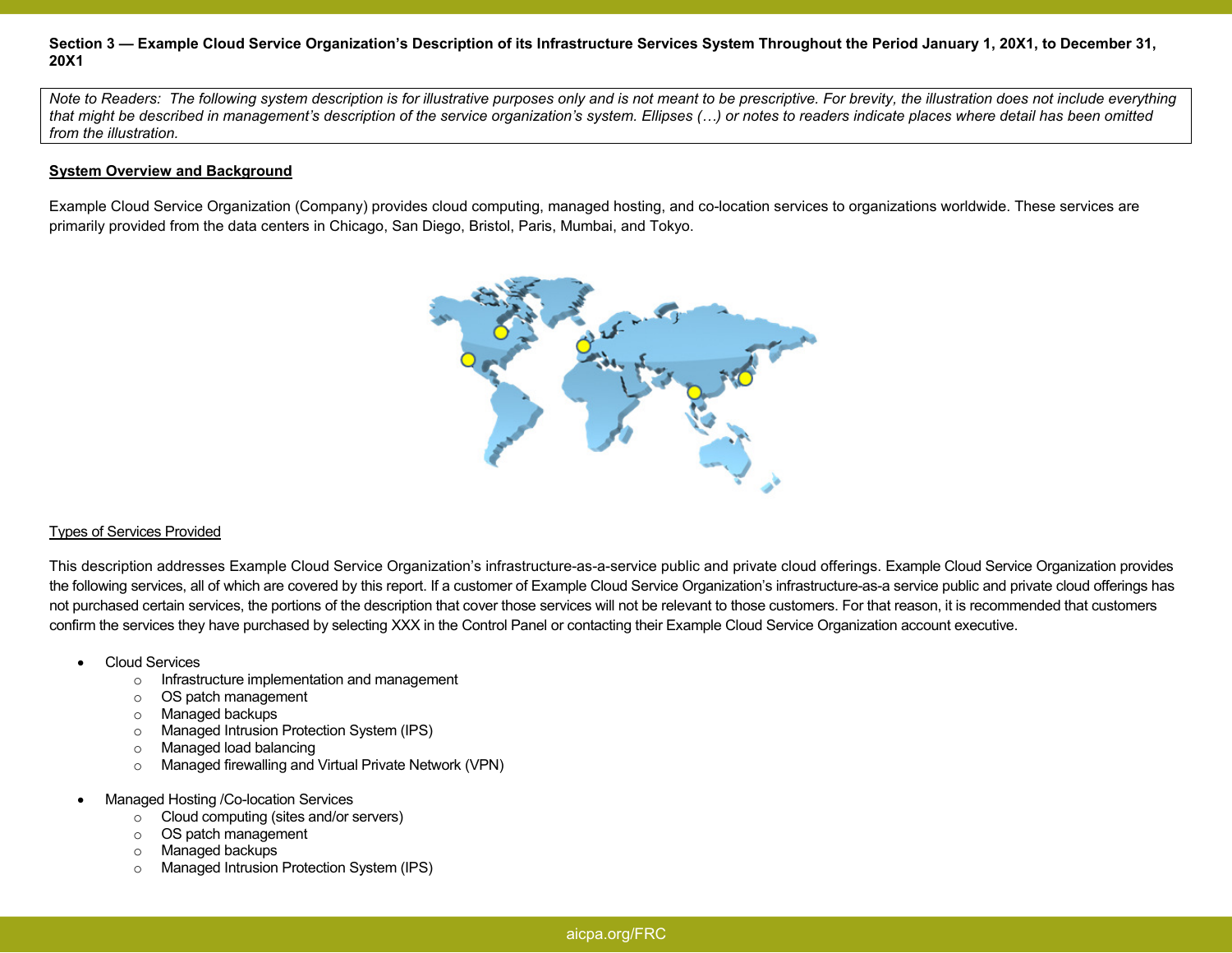- o Managed load balancing
- o Managed virtual firewalling

## **Components of the System Providing Services**

| People & Procedures |  |
|---------------------|--|
| Data                |  |
| Software            |  |
| Infrastructure      |  |

#### Infrastructure

Cloud services are provided to users using IT equipment located in the data center locations in Chicago, San Diego, Bristol, Paris, Mumbai, and Tokyo. Failover services<sup>1</sup> are provided from San Diego, Paris facilities, and a second facility in Tokyo.

Services are provided using a range of hardware, including IBM and Dell servers, EMC Storage Area Networks (SANs), and Networking Equipment from multiple providers.

#### **Software**

Example Cloud Service Organization provides cloud services using the hardware identified under the heading "Infrastructure," which supports a range of operating system software. These provide common or dedicated platforms that are maintained by Example Cloud Service Organization. In addition, for certain customers that have contracted with Example Cloud Service Organization to perform these services, Example Cloud Service Organization will also provide server backups, management of dedicated customer firewalls, and managed load-balancing.<sup>2</sup>

#### People

Services are provided by Example Cloud Service Organization Network Operations, Security, Support, Sales, Billing, Retention, Product Development, Information Technology (IT), Facilities, and Executive Management teams.

All Example Cloud Service Organization teams are recruited and managed using Example Cloud Service Organization policies and procedures which are described in the following sections.

#### Procedures

<sup>&</sup>lt;sup>1</sup> Failover services involve switching to a redundant or standby computer, server, system, hardware component, or network upon the failure or abnormal termination of the previously active application, server, system, hardware component, or network.

<sup>&</sup>lt;sup>2</sup> Load balancing is a <u>computer networking</u> method for distributing workloads across multiple computing resources, such as computers, a <u>computer cluster</u>, network links, central processing units, or disk drives. Load balancing aims to optimize resource use, maximize throughput, minimize response time, and avoid overload of any one of the resources.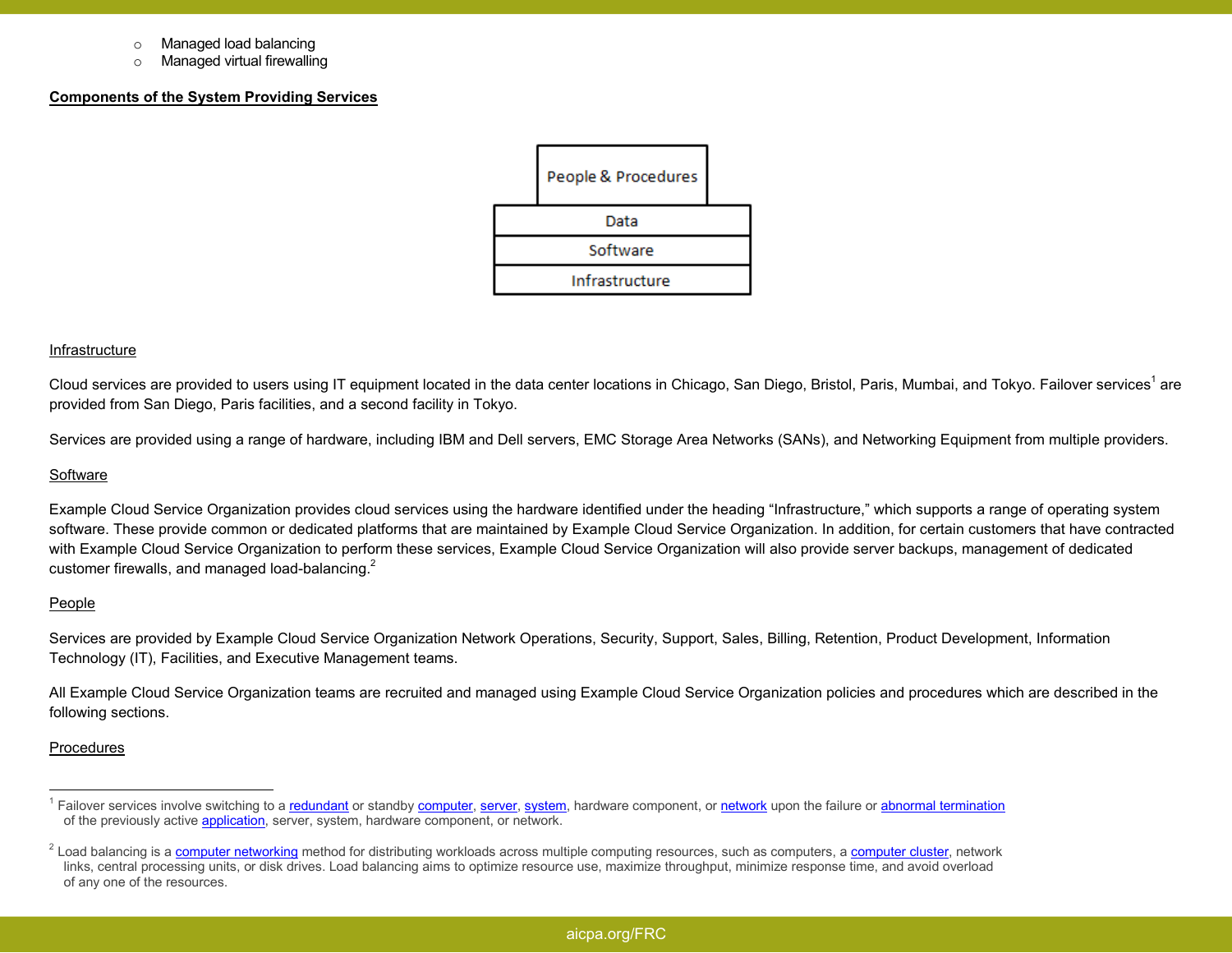Formal IT policies and procedures exist that describe incident response, network security, encryption, and system security standards. All teams are expected to adhere to the Example Cloud Service Organization policies and procedures that define how services should be delivered. These are located on the company's intranet and can be accessed by any Example Cloud Service Organization team member.

# Data

Customer data is managed, processed, and stored in accordance with the relevant data protection and other regulations, with specific requirements formally established in customer contracts. This data is managed and stored in a range of database technologies.

# **Customer Responsibilities**

Administrator-level user access privileges granted to customers and to their respective environment(s) are initially provided via e-mail using uniquely generated passwords that follow the Example Cloud Service Organization standard for secure passwords (at least 8 characters, lower and uppercase letters, one number, and one symbol). The password is paired with the customer's account information to establish accountability for user actions in the Example Service Organization's system. In addition, although recommended, at the customer's discretion, the uniquely generated initial password associated with the customer's user ID must be changed upon initial login.

Because Dedicated and Virtual customers have system administrator-level privileged access to most configurations and have the ability to perform logical security administration functions for their respective environments, any customer-initiated changes or modifications to servers, services (including anti-virus definitions), or logical access entitlements are exclusively the responsibility of these customers.

Hypervisors are not used on dedicated servers unless enabled. Example Cloud Service Organization requires that a customer's ability to gain logical access be performed from behind a dedicated firewall and on a customized encrypted network session in order to implement a hypervisor.<sup>3</sup> It is the customer's responsibility to maintain hypervisors where installed and this process is excluded from the scope of this report.

Since customers are assigned physical data center keys that provide them with physical access to the racks on which their dedicated servers reside, customer-initiated server maintenance activities performed by customers are excluded from the scope of this report.

<sup>&</sup>lt;sup>3</sup> A hypervisor is a piece of computer software, firmware, or hardware that creates and runs *virtual machines*.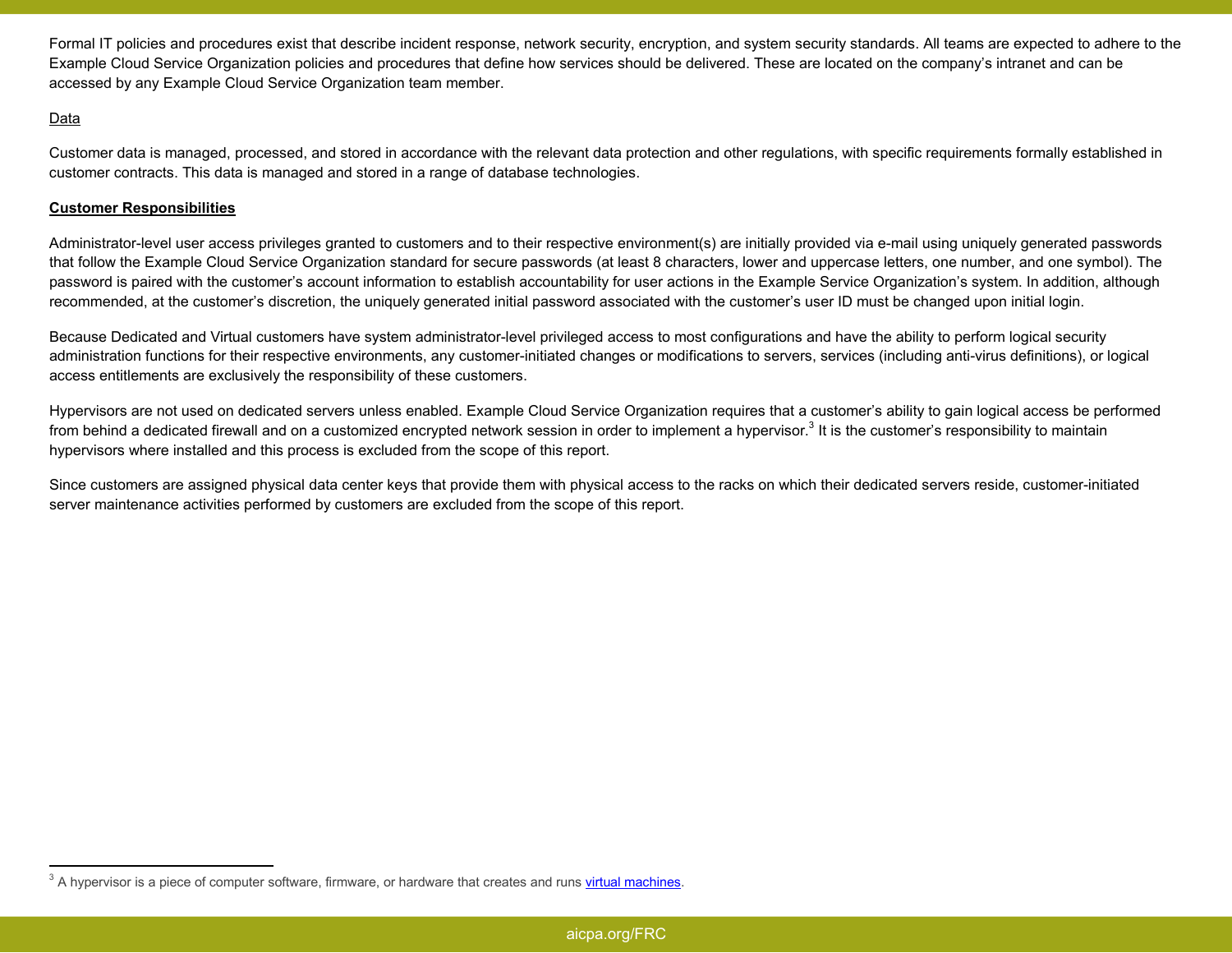

**A. Relevant Aspects of the Control Environment, Risk Assessment Process, Information and Communication Systems, and Monitoring** This section provides information about the five interrelated components of internal control at Example Cloud Service Organization:

- 1. **Control Environment.** Sets the tone of an organization, influencing the control consciousness of its people. It is the foundation for all other components of internal control, providing discipline and structure.
- 2. **Control Activities.** The policies and procedures that help make sure that management's directives are carried out.
- 3. **Information and Communication.** Systems, both automated and manual, that support the identification, capture, and exchange of information in a form and time frame that enable people to carry out their responsibilities.
- 4. **Monitoring.** A process that assesses the quality of internal control performance over time.
- 5. **Risk Assessment.** The entity's identification and analysis of relevant risks to the achievement of its objectives, forming a basis for determining how the risks can be managed.

 Example Cloud Service Organization internal control components include controls that may have a pervasive effect on the organization, or may affect specific processes or applications, or both. Some of the components of internal control include controls that have more of an effect at the entity level, while other components include controls that are primarily related to specific processes or applications. When evaluating internal control, we consider the interrelationships among the five components.

## Control Environment

The objectives of internal control as it relates to the Cloud Infrastructure Service System are to provide reasonable, but not absolute, assurance that controls are suitably designed and operating effectively to meet the relevant controls, that assets are protected from unauthorized use or disposition, and that transactions are executed in accordance with management's authorization and client instructions. Management has established and maintains controls designed to monitor compliance with established policies and procedures. The remainder of this subsection discusses the tone at the top as set by management, the integrity, ethical values, and competence of Example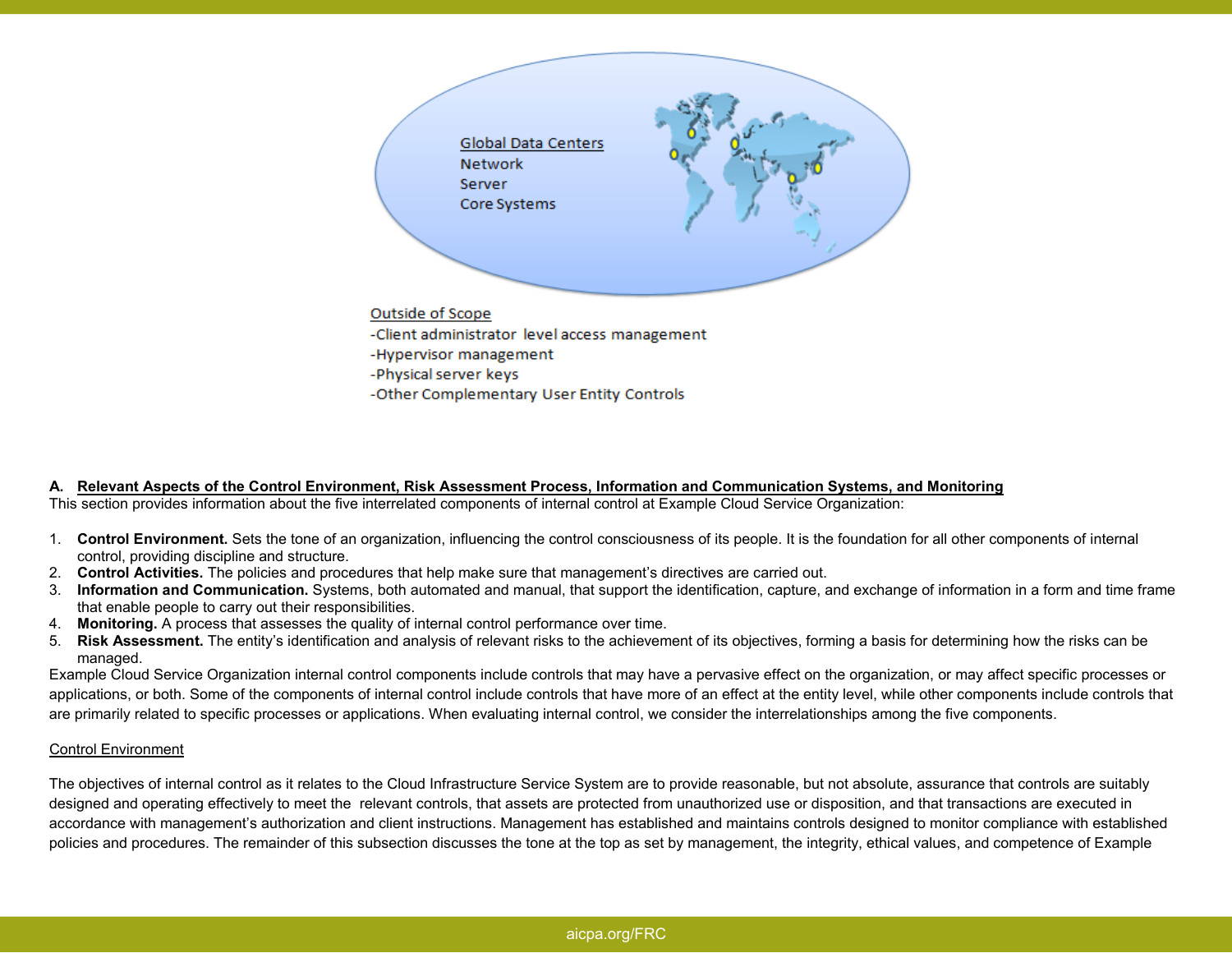Cloud Service Organization employees, the policies and procedures, the risk management (RM) process and monitoring, and the roles of significant control groups. The internal control structure is established and refreshed based on Example Cloud Service Organization's assessment of risk facing the organization.

### Integrity and Ethical Values

Integrity and ethical values are essential elements of the control environment, affecting the design, administration and monitoring of key processes. Integrity and ethical behavior are the products of Example Cloud Service Organization's ethical and behavioral standards, how they are communicated, and how they are monitored and enforced in its business activities. They include management's actions to remove or reduce incentives/pressures, and opportunities that might prompt personnel to engage in dishonest, illegal, or unethical acts. They also include the communication of the entity's values and behavioral standards to personnel through policy statements and codes of conduct, and by the examples the executives set.

The Example Cloud Service Organization Board of Directors (the Board) and management recognize their responsibility to foster a strong ethical environment within Example Cloud Service Organization to determine that its business affairs are conducted with integrity, and in accordance with high standards of personal and corporate conduct. This responsibility is characterized and reflected in the Example Cloud Service Organization Code of Business Conduct and Ethics (the Code of Conduct), which is distributed to all employees of the organization. Specifically, employees and their immediate families are prohibited from using their positions with Example Cloud Service Organization for personal or private gain, disclosing confidential information regarding clients, or taking any action that is not in the best interest of clients. Employees' personal securities transactions are governed by corporate policy and employee account trades are reviewed to monitor adherence to Example Cloud Service Organization policy. All employees are required to maintain ongoing compliance with all statements of policies, procedures, and standards of the Code of Conduct and with lawful and ethical business practices, whether or not they are specifically mentioned in the Code of Conduct. Each employee is required to affirm annually that he or she received, read, understood, and complied with the requirements set forth in the Code of Conduct and the Employee Handbook. Employee recertification status is monitored periodically for compliance.

## Organizational Structure and Assignment of Authority and Responsibility

Example Cloud Service Organization's organizational structure provides the framework within which its activities for achieving entity-wide objectives are planned, executed, controlled, and monitored. Example Cloud Service Organization has established an organizational structure that includes consideration of key areas of authority and responsibility, as well as appropriate lines of reporting.

Example Cloud Service Organization has an established organization structure with defined roles and responsibilities.

#### Governance and Oversight: The Board of Directors

Example Cloud Service Organization's control environment is influenced significantly by the Board and other groups (as defined later in this subsection) who are charged with governance.

The Board consists of seven independent, non-executive directors, two executive directors, and a Chairman. Each member of the Board possesses adequate, relevant experience, and is recognized as an individual of high integrity and good stature. The Board is actively involved in and scrutinizes the activities of Example Cloud Service Organization's functional groups, and takes action with respect to its fiduciary responsibilities. Additionally, the Board raises questions and pursues key initiatives with management, as well as interacts periodically with both the internal and external auditors. Specifically, the Board meets on a regular basis to review operating performance, strategy, corporate governance and risks, and to oversee appropriate shareholder reporting. The Board is responsible for overseeing Example Cloud Service Organization's corporate governance, and has discretion to delegate a broad range of powers and decisions to the Management Committee (described in the following subsection) in order to manage the entity and its business on a daily basis. The Board meets on a quarterly basis, or more frequently if necessary. The Board has three formal committees: the Nominations Committee, the Audit Committee, and the Compensation Committee.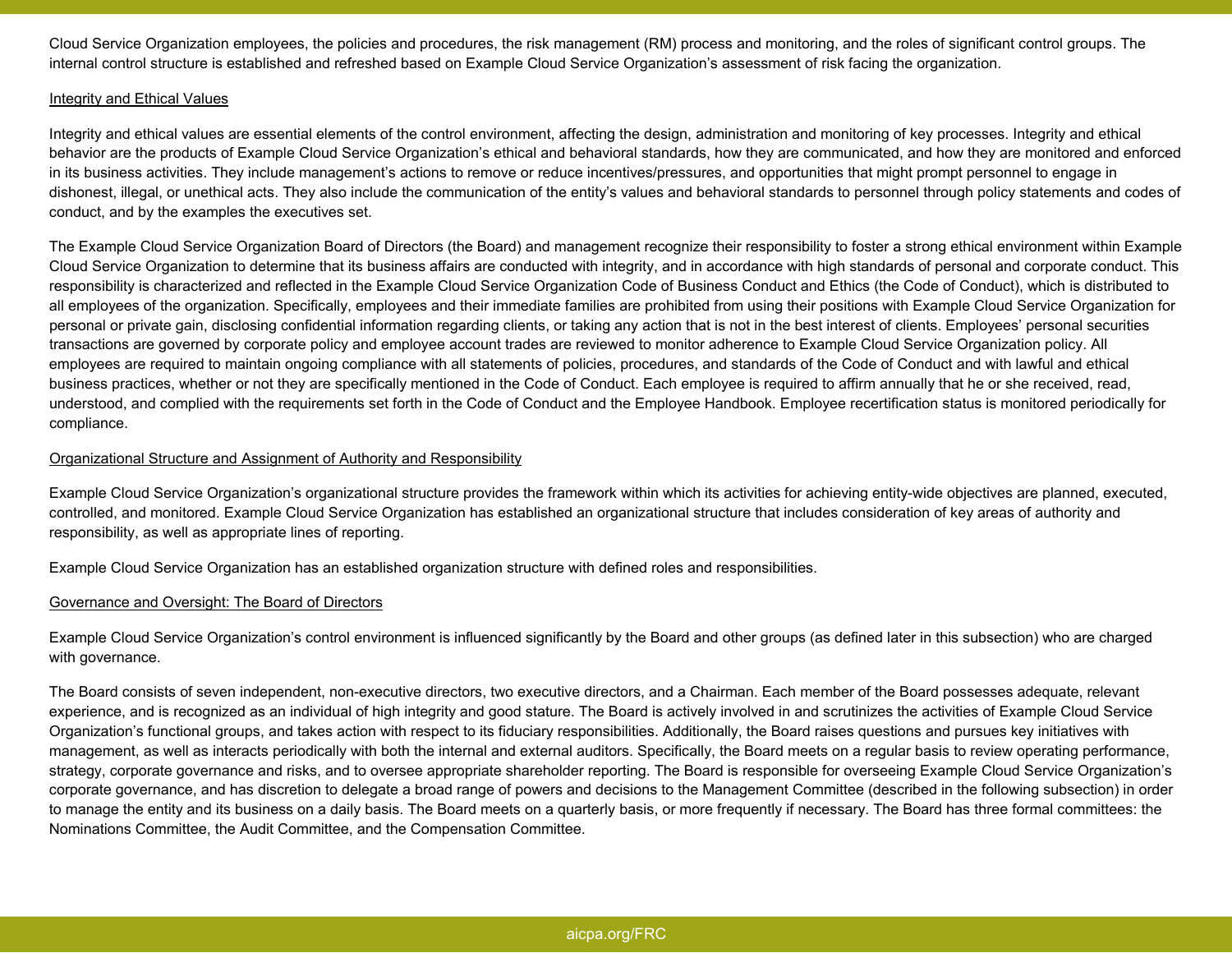The Audit Committee is responsible for, among other things, overseeing and monitoring the integrity of Example Cloud Service Organization's consolidated financial statements, the entity's compliance with legal and regulatory requirements as they relate to financial reporting or accounting matters, and the organization's internal accounting and financial controls; overseeing and monitoring Example Cloud Service Organization's independent auditor's qualifications, independence, and performance; providing the Board with the results of its monitoring and recommendations; providing the Board with additional information and materials as it deems necessary to make the Board aware of significant financial matters that require the attention of the Board; and overseeing the Example Cloud Service Organization's internal audit function. The Audit Committee generally meets three times a year, and has discussions with both the external and internal auditors at each meeting.

## Governance and Oversight: The Management Committee

The Management Committee, chaired by the Chief Executive Officer ("CEO"), has been delegated by the Board the responsibility for managing Example Cloud Service Organization and its business on a daily basis. Members of Example Cloud Service Organization's Management Committee draw experience from their former roles as senior executives of large international banks and organizations specializing in middle- and back-office support services for investment advisors.

In its role, the Management Committee assigns authority and responsibility for operating activities, and establishes reporting relationships and authorization hierarchies. The Management Committee designs policies and communications so that personnel understand Example Cloud Service Organization's objectives, know how their individual actions interrelate and contribute to those objectives, and recognize how and for what they will be held accountable. The Management Committee convenes weekly.

Lines of authority and responsibility are clearly established throughout the organization under the Management Committee. These lines of authority and the associated responsibilities are communicated through: (1) management's philosophy and operating style, (2) organizational structure, (3) employee job descriptions, and (4) policy and procedure manuals. Managers are expected to be aware of their responsibilities and lead employees in complying with Example Cloud Service Organization's policies and procedures.

## Governance and Oversight: Human Resource Policies and Practices

Human resource (HR) policies and practices relate to hiring, orienting, training, evaluating, counseling, promoting and compensating personnel. The competence and integrity of Example Cloud Service Organization's personnel are essential elements of its control environment. The organization's ability to recruit and retain a sufficient number of competent and responsible personnel is dependent to a great extent on its HR policies and processes.

The HR policies and processes of Example Cloud Service Organization are designed to: (1) identify and hire competent personnel, (2) provide employees with the training and information they need to perform their jobs, (3) evaluate the performance of employees to verify their ability to perform job assignments, and (4) through performance evaluation, identify opportunities for growth and job performance improvement.

Formal written job descriptions are developed and maintained for each position. Each job description is reviewed and updated annually by a manager responsible for overseeing employees with that description. Job description reviews occur in conjunction with the annual performance review process. The review includes evaluation of the job for incompatible duties. Changes to formal written job descriptions are submitted to HR for review and approval. Formal written job descriptions are also prepared for contractors who work under the direct supervision of Example Cloud Service Organization's management.

Example Cloud Service Organization has also established formal classroom instruction, web-based training, and on-the-job employee training programs for critical departments and functions. Programs include orientation on the basics of the functional team's operations, individualized instruction manuals for selected departments, and regularly scheduled department workshops. Employees are also encouraged to actively participate in professional organizations and forums to maintain their knowledge and develop awareness of issues facing Example Cloud Service Organization.

## Governance and Oversight: New Hire Process

Managers within the respective functional groups of the organization determine the need for additional resources and submit formal job requisitions to senior management for approval. Once requisitions have been approved by the appropriate individual(s), HR begins sourcing for the available position. HR screens potential candidates and sends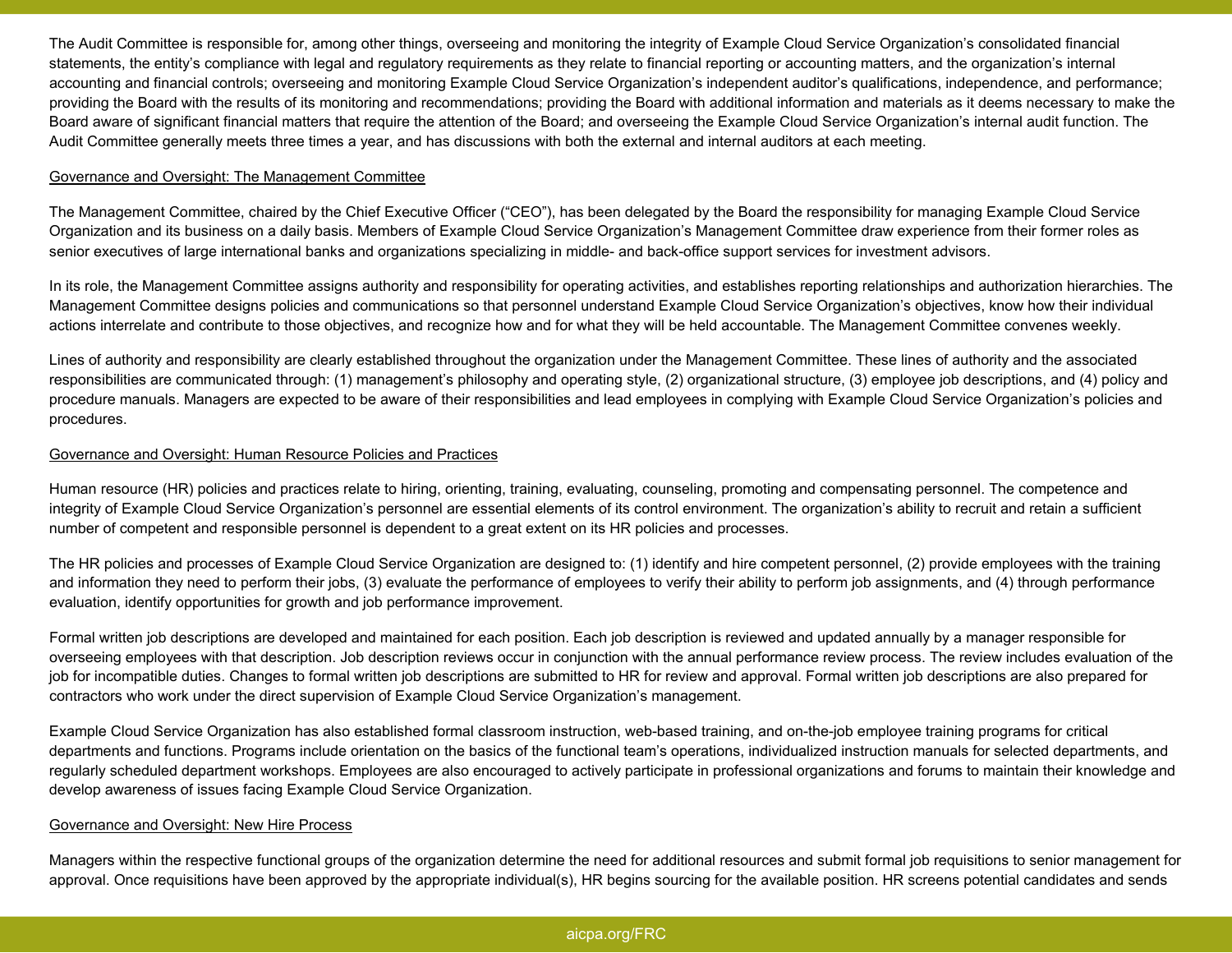selected résumés to the respective managers. The managers review documentation, select candidates, and inform HR of individuals with whom they wish to schedule interviews. The relevant manager and HR conduct interviews and potential offers are submitted to the appropriate authority within the organization for approval.

Individuals offered a position at Example Cloud Service Organization are subject to background checks (as appropriate for each country with respect to local laws and regulations) prior to commencing employment. Vendor employees requiring access card/IDs are also subject to background checks. The background check for employees includes substantiation of educational credentials, previous employment, compensation history, credit history, and criminal record, as applicable. The background check for vendor employees addresses only their criminal record. Prospective employees complete an employment application and sign waivers to release information for the background check. In addition, it is the policy of Example Cloud Service Organization to request employment references to determine whether the candidate is well-qualified and has the potential to be productive and successful during his or her tenure.

In each location, employees receive data packages containing an overview of Example Cloud Service Organization's HR policies and procedures. These offer packages include the offer letter or employment contract, the Employee Handbook, relevant compensation materials, benefit materials and the Code of Conduct. Employees are asked in signing their offer to confirm that they have read through these materials.

Vendor employees and non-employee personnel must sign an access and use agreement, the terms being substantially similar to the Code of Conduct, prior to being granted access to Example Cloud Service Organization assets or facilities.

HR is responsible for managing voluntary and involuntary terminations. Voluntary terminations are identified by the employee's supervisor and are recorded in the event management system. HR personnel communicate with the employee to identify the employee's final day of employment and to inform the employee of his or her rights and responsibilities. The final day is entered into the HR management system and an exit interview is scheduled for that date. During the exit interview, the employee is asked to return any of Example Cloud Service Organization's assets in his or her possession, including access card/ID, two-factor authentication token, credit card, laptop, and so on. The HR person records the information in the event management system and provides the employee with a signed receipt for the items.

### Governance and Oversight: Performance Management

Example Cloud Service Organization has implemented a structured performance appraisal process. Managers are asked to discuss performance expectations and goals with each employee at the start of the year. These objectives and development goals are documented in a web-based performance management system. Example Cloud Service Organization has a formal mid-year review process, and also conducts an annual performance review for each employee at the completion of the calendar year. Employees are also required to complete an annual self-appraisal of their performance, attributes, and progress toward stated goals. Annual performance evaluations affirmed by the employee, his or her manager, and director are maintained in electronic form. Managers are also strongly encouraged to have ongoing, informal conversations with employees regarding their performance throughout the year.

Example Cloud Service Organization has developed a mandatory training program for its employees, including a coordinated new hire orientation program and targeted courses that must be passed to be eligible for promotion. Additional continuing professional education and development opportunities are identified through the goal-setting and development-planning process. Managers and HR identify learning plans both by role and level. It is also the manager's role to identify what training a particular employee requires to comprehend Example Cloud Service Organization's policies and procedures as they relate to specific job requirements. Each employee has the opportunity to partake in formal training classes, on-the-job training, or online education courses. A record of training program attendance is maintained for each employee.

#### Risk Assessment

The process of identifying, assessing, and managing risks is a critical component of Example Cloud Service Organization's internal control system. The purpose of Example Cloud Service Organization's risk assessment process is to identify, assess, and manage risks that affect the organization's ability to achieve its objectives. The management of Example Cloud Service Organization also monitors controls to consider whether they are operating as intended, and whether they are modified as appropriate for changes in conditions or risks facing the organization.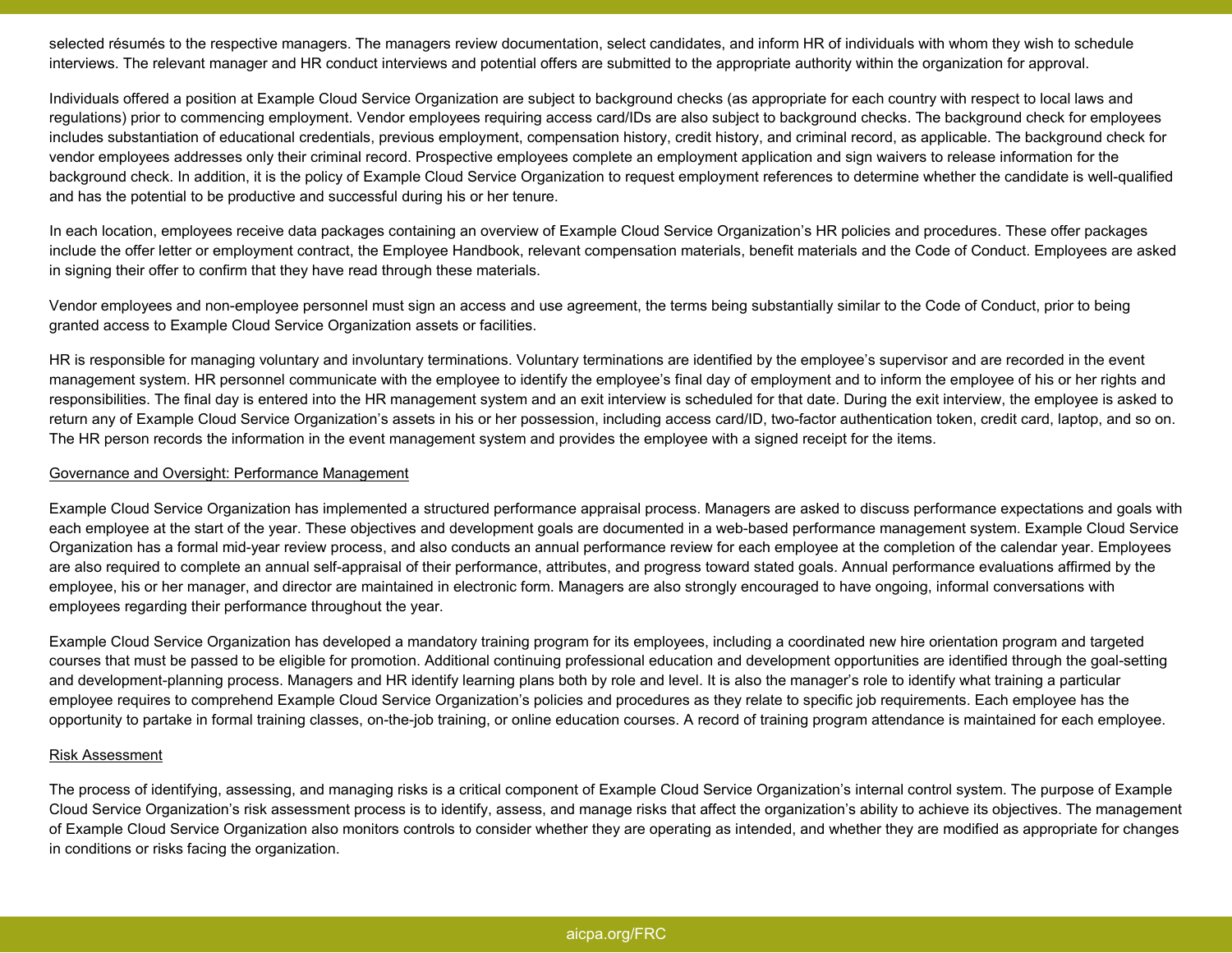Ongoing monitoring procedures are built into the normal recurring activities of Example Cloud Service Organization and include regular management and supervisory activities. Managers of the various organizational units are regularly in touch with personnel and may question the accuracy of information that differs significantly from their knowledge of operations.

Example Cloud Service Organization has established an independent organizational business unit, Risk Management (RM), that is responsible for identifying risks to the entity and monitoring the operation of the firm's internal controls. RM's approach is intended to align the entity's strategy more closely with its key stakeholders, assist the organizational units with managing uncertainty more effectively, minimize threats to the business, and maximize its opportunities in the rapidly changing market environment. RM attempts to actively identify and mitigate significant risks through the implementation of various initiatives and continuous communication with other leadership committees and senior management, including the Management Committee.

Internal Audit (IA) is responsible for assessing the Example Cloud Service Organization's risk and control environment through rigorous evaluation of financial, operational, and administrative controls, RM practices, and compliance with laws, regulations, and Example Cloud Service Organization's policies and procedures. The Global Head of IA reports functionally to the Chairman of the Example Cloud Service Organization Audit Committee and administratively to the President and COO. IA communicates significant findings and the status of corrective actions directly to these individuals. IA adheres to standards of moral and ethical conduct, including those set forth in the Employee Handbook and the Institute of Internal Auditors' (IIA) *Code of Ethics and Standards for the Professional Practice of Internal Auditing*.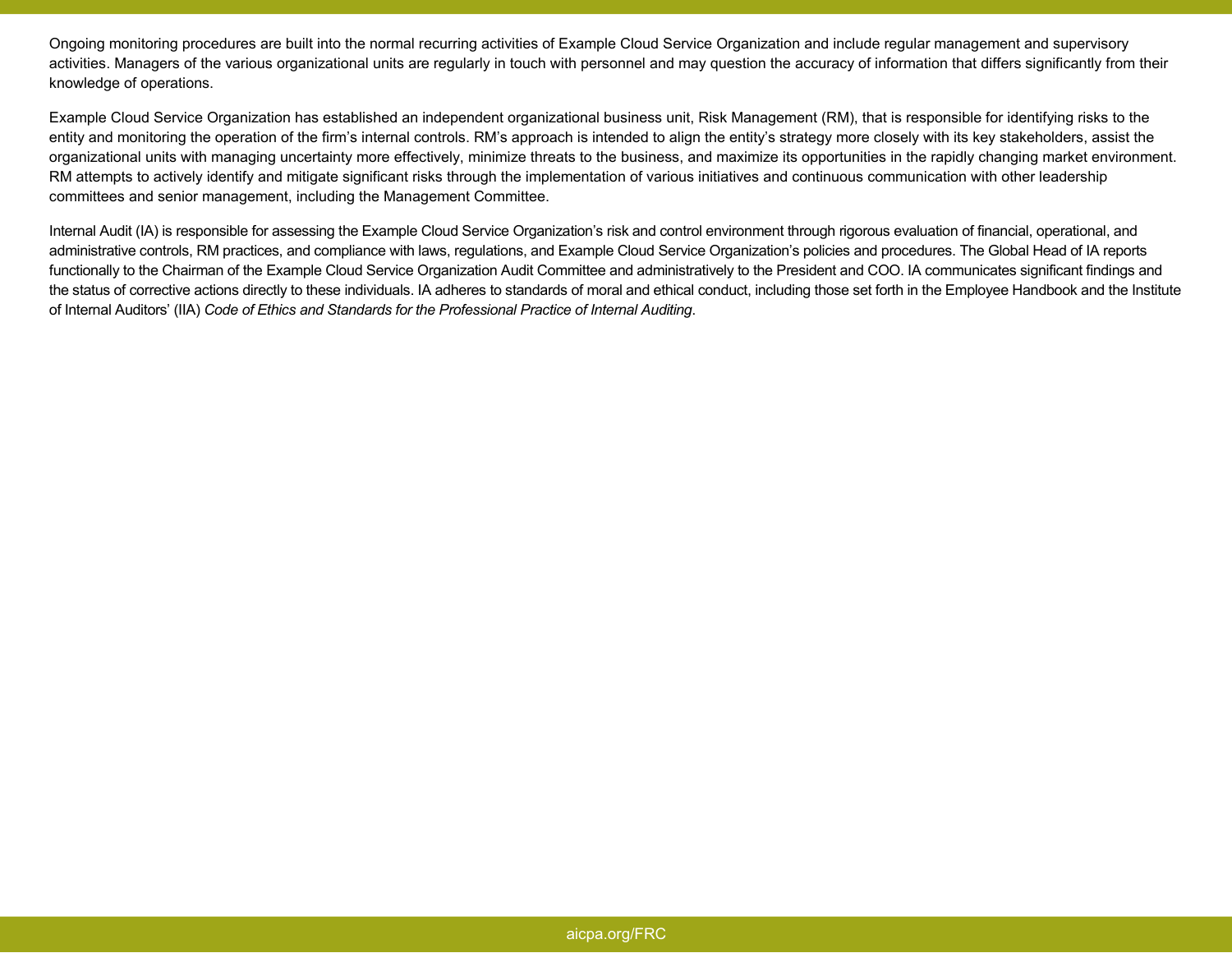### Information and Communication

Information and communication is an integral component of Example Cloud Service Organization's internal control system. It is the process of identifying, capturing, and exchanging information in the form and time frame necessary to conduct, manage, and control the entity's operations. This process encompasses the primary classes of transactions of the organization, including the dependence on, and complexity of, information technology. At Example Cloud Service Organization, information is identified, captured, processed, and reported by various information systems, as well as through conversations with clients, vendors, regulators, and employees.

Various weekly calls are held to discuss operational efficiencies within the applicable functional areas and to disseminate new policies, procedures, controls, and other strategic initiatives within the organization. Additionally, town hall meetings are held bi-annually in each geographic location to provide staff with updates on the firm and key issues affecting the organization and its employees. Senior executives lead the town hall meetings with information gathered from formal automated information systems and informal databases, as well as conversations with various internal and external colleagues. General updates to entity-wide security policies and procedures are usually communicated to the appropriate Example Cloud Service Organization personnel via e-mail messages.

## **B. Policies and Procedures**

Example Cloud Service Organization has the following security procedures and policies in place, which are owned by the Director of Information Security:

- •Acceptable Use Policy
- •Cellular Phone and BYOD Policy
- •Disaster Recovery Manual
- •Encryption Policy
- •Enterprise Security Policy
- •General Emergency Policy
- •Information Sensitivity Policy
- •Internal Lab Security Policy
- •Internet DMZ Equipment Policy
- •Media Destruction Policy
- •Network Access/Configuration Policy
- $\bullet$ Password Policy
- •Patch Management Policy
- •Remote Access/VPN Policy
- •Router Security Policy
- •Server Security Policy
- •Software Policy
- •User Account Policy
- •Wireless Communication Policy

Policies are reviewed at least annually and may be reviewed more frequently if necessary. Members of the Security team are authorized to perform reviews of policies with final approval for changes from the Director of Security in conjunction with other senior management. Approvals are documented via e-mail as they occur. Any changes to the policies are then communicated to employees via e-mail and are posted on an internal SharePoint site accessible to employees.

To mitigate any potential for loss or exploitation of sensitive data, Example Cloud Service Organization maintains a data sensitivity policy to determine whether the appropriate controls are in place for data of higher sensitivity. This policy classifies data into categories and specifies protection accordingly. Policy points are in place to specify privacy treatment of data. The Security team conducts vulnerability assessments of relevant data to ensure compliance with policy points.

## **C. Communication**

Terms and Conditions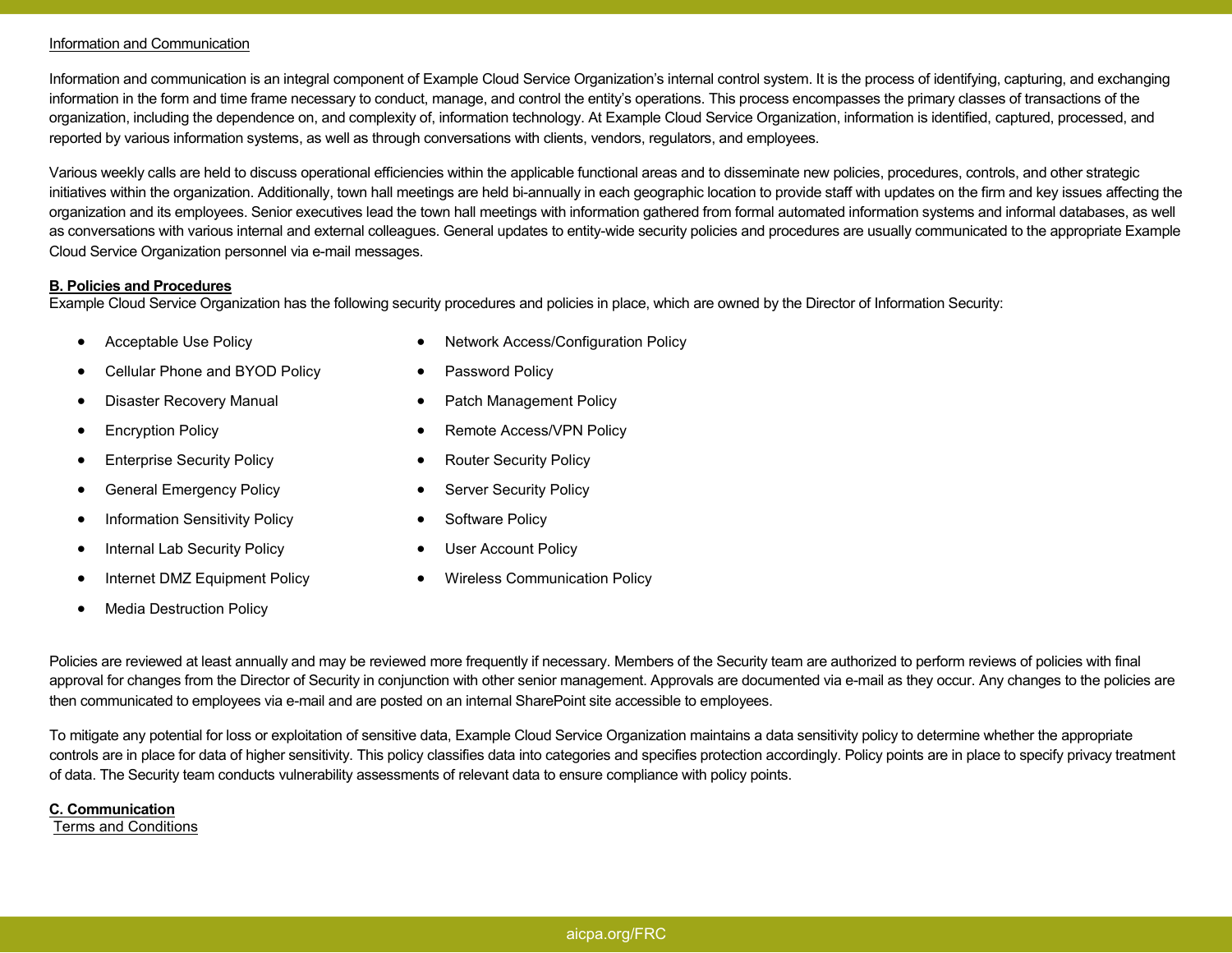Terms and conditions are presented to provide a mechanism for communicating the terms of service within the company and between the company, customers, and website users. The terms and conditions outline terms and payment for services, use of services, enforcement, intellectual property rights, and warranties. Terms of service documents can be found at www.Example Cloud Service Organization.com and the service level agreement can be found at www.Example Cloud Service Organization.com.

Obligations that are outlined within the terms of service and Service Level Agreement as they relate to security and availability are as follows:

- Example Cloud Service Organization shall make all reasonable attempts to provide a 100 percent uptime for Dedicated and Virtual Dedicated Servers.
- Example Cloud Service Organization shall make all reasonable attempts to provide a 99.93 percent server Virtual Private Server (VPS) uptime. This is a legacy product that is no longer offered to new customers.
- Example Cloud Service Organization may schedule network maintenance periods resulting in network interruptions. These maintenance periods will be announced in advance via e-mail to the primary technical contact for the account.
- Customer understands and agrees that occasional temporary interruptions of any Internet services may occur as normal events in the provision of Internet services.
- Indemnification of company and its affiliated parties.

 The terms of service are reviewed at least annually or more frequently when deemed necessary. Any changes are reviewed by management and sent to the Marketing Communications team for execution of the changes. Customers are notified via e-mail of any changes. The customer is not required to accept or agree to any change.

# **D. Physical Security**

 Physical security throughout Example Cloud Service Organization is the responsibility of Corporate Security. Under the direction of the Director of Physical Security, Corporate Security has developed a set of security policies and procedures that address the following:

- Securing of physical access to and within Example Cloud Service Organization facilities by employees, vendors, and visitors
- Standards for receptions areas, perimeters, surveillance, security guards, and security patrols
- Standards for securing specified types of locations and assets
- Lock and physical security device standards
- Background investigation of employees, prospective employees, and vendor employees
- Issuance of access cards/IDs used to access facilities
- Removal of access by terminated employees/vendor personnel
- Investigation of physical security violations
- Movement of assets

Wholly occupied company facilities are protected by walls and fencing around the entire perimeter. Each facility has a designated reception area which is attended by either a receptionist or a security guard 24 hours per day. Access to the reception area is unlocked from 8am to 5pm on business days and is locked at all other times. When locked, a visitor presses a buzzer to attract the attention of the guard at the visitor desk who can release the lock. The door may also be unlocked through the use of an access card/ID that has been assigned general access to the facility. Access beyond the reception area is controlled through the access card system.

All remaining exterior ingress doors are restricted to users possessing an access card/ID that has been assigned access to use the door. The access card/ID system uses zones to control access. Each exterior door and doors to restricted areas within the facilities are assigned to door zones. Access to zones is restricted through the use of access control lists. Employees and vendors granted access cards are assigned to roles based on their job responsibilities.

Emergency exit doors are alarmed and permit only exit. In an emergency, users are required to hold the release bar for five seconds before the door opens.<br>All doors are equipped with an audible alarm if the door is forced each side of each exterior door and within the facilities at sensitive locations within and outside the facilities. The images from these cameras are transmitted to the physical security center for observation and recorded and stored for 90 days.

Each facility has a loading dock secured by a key-activated garage door. Keys are secured in a locked cabinet within the physical security center. Any use of a loading dock requires the presence of a security guard.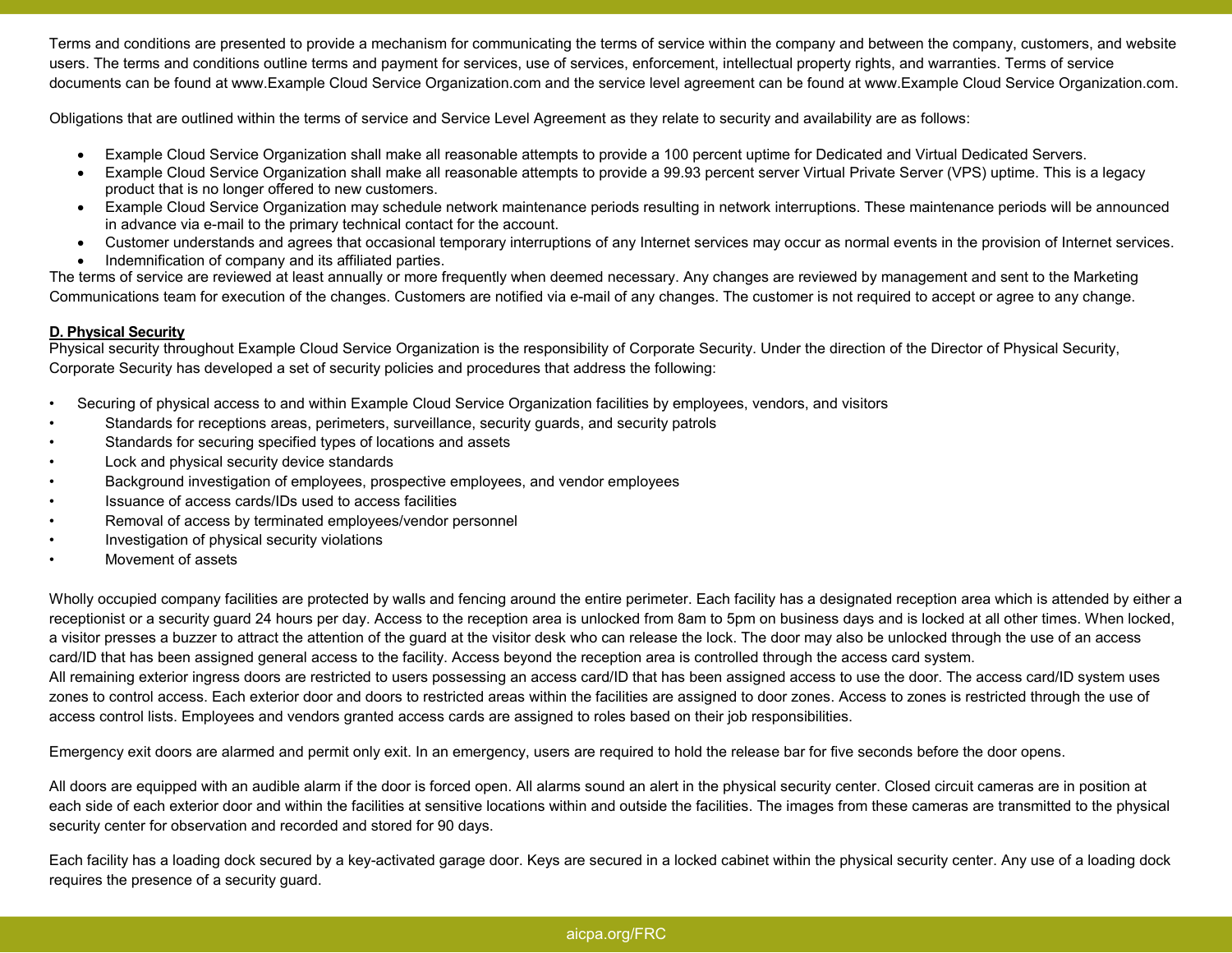Receipt or removal of items through a data center loading dock requires a "gate pass" record in the event management system. Gate pass records record the items received or removed, identify the physical custodian of the item, record the date and time of the event, and require approval of an authorized employee. Receipt or removal of hardware requires the approval of the asset manager or Director of Operations. Receipt or removal of media requires the approval of an operations supervisor. Each receipt or removal is acknowledged by the security guard and attending member of the operations staff on the event record.

Assets with integrated storage media have been data wiped using industry standard methods, or the storage media are physically destroyed prior to the assets' transfer to a third party or its disposal. Destruction is documented on the gate pass record and must be completed prior to the approval of the gate pass.

Access and ID cards contain a photo ID of the employee and must be worn at all times.

Visitors check in with the receptionist or security guard stationed in the reception area. Visitors must present a valid, government-issued photo ID. The visitor's name, employer, and purpose for visit are recorded in a visitor log and his or her visit must be approved by an Example Cloud Service Organization employee who is authorized to sign non-employees into the facility. The visitor is issued a temporary ID badge to be worn throughout his or her visit. This temporary badge does not permit users access through any secured doors within the facility.

Entrances to data centers are restricted by two doors; access through the first door is gained by using a key card to deactivate the locking mechanism, and access through the second door is granted by using a biometric hand reader and personal identification number (PIN).

Employees are provided an access card/ID on their first day of work. General access is granted to all employees, permitting access to the facility though reception and employee entrances. Managers may request access cards/IDs for vendor personnel requiring regular access to facilities. Prior to issuance of the card, vendors are subject to background checks. Access to restricted zones is requested by the employee's supervisor and must be approved by a designated security zone owner. Access is requested through the event management system and is automatically routed to the zone owner for approval. Access to data centers must be approved by the operation manager. Approved requests are entered into the access management system by designated physical security personnel.

The security system isolated from other data networks and the physical security server is housed in the physical security center. A backup physical security server is housed in each data center in the event communication is lost with the physical security center. Logical access to the physical security server is limited to the server administrators and physical security personnel. The ability to create and modify access records is limited to designated access administrators. All changes to access records are logged and stored for seven years. All security events, including permitted and denied access, are logged by the security system and retained for one year. Access to the security system logs is restricted to security supervisors.

Upon an employee's termination of employment, the HR system automatically generates an access deletion record in the event management system on the last day of employment. This record is routed to the access administrators for deletion. In addition, terminated employees turn over their access cards/IDs during their exit interview. These cards are then sent via interoffice mail to physical security for recording and destruction. On a monthly basis, the director of physical security runs a report detailing access cards with deleted access that have not been recorded as returned. The director investigates all missing cards and documents the resolution in the event management system.

On a quarterly basis, zone owners review access to their zones. Access listings are generated by security and distributed to the zone owners via the event management system. Zone owners review the listings and indicate the required changes in the event management record. The record is routed back to the access administrators for processing. The director of physical security identifies any records not returned within two weeks and follows up with the zone owner.

On a semi-annual basis, the director of physical security sends a list of each vendor's employees who have been granted access to the vendor contact to review appropriateness of employee access. Vendors are required to return the confirmation of access within two weeks. The director follows up on any access lists not returned.

Example Cloud Service Organization requires employees to adhere to a clean desk policy. As part of security patrols, guards record any violations of the clean desk policy in a log book. Log entries are entered into the event management system for review and follow-up by the director of physical security.

## aicpa.org/FRC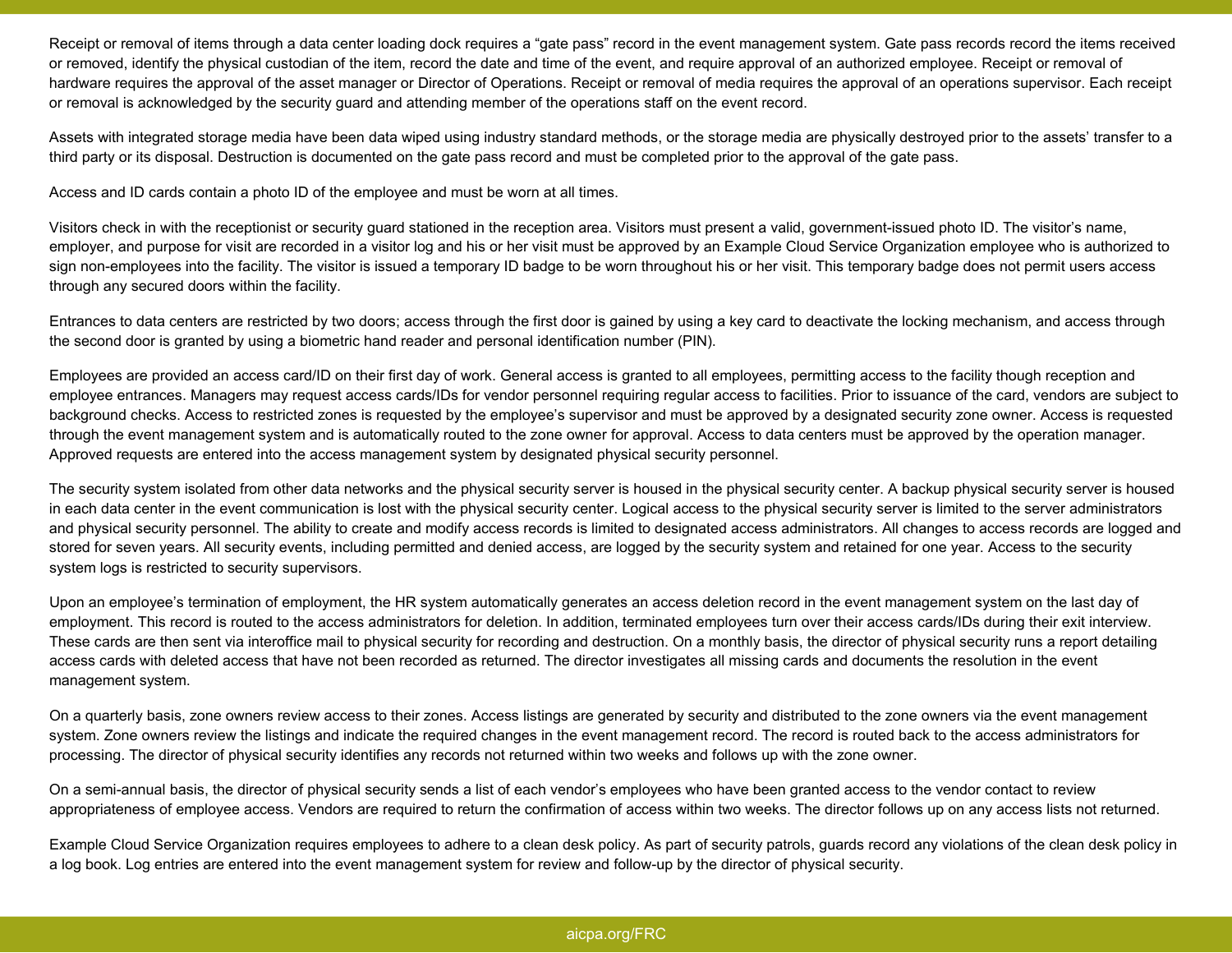# **E. Logical Security**

**Organizational Structure** 

Example Cloud Service Organization has implemented an information security management program (ISMP) headed by the Chief Information Security Officer (CISO) under the direction of the Security Council. The Security Council is comprised of the Chief Operating Officer, the Chief Financial Officer, and CISO, and is chaired by the Chief Technology Officer (CTO). The council establishes and reviews the security strategy and approves RM plans, security policies, Information Security Group (ISG) organizational structure, and security communication plans. The council also reviews and approves changes to the system development methodology as it relates to system security and availability and publishes a quarterly security newsletter that is communicated to all employees.

The ISG is comprised of the following functional units:

- Security architecture
- Security implementation and change management
- Security operations and monitoring
- Security help desk
- Physical security

Each unit is headed by a manager who reports directly to the CISO.

ISG personnel are active in various security organizations and are encouraged to spend at least 40 hours per year in organization activities. Employees are expected to participate in 40 hours of continuing education in approved security classes.

## Security Policy

Security policies are communicated in the Example Cloud Service Organization Security Policies Manual, which is available to all employees on the Example Cloud Service Organization intranet. In addition, all vendors and vendor personnel with access to the Example Cloud Service Organization system receive a copy of the Manual on an annual basis. The Manual is reviewed and updated by the CISO annually and is approved by the Security Council. The Manual includes the following elements:

- Chief Executive Officer's Statement on security practices
- Organization and responsibility of the Security Council
- Organizational structure of the ISG
- ISG roles and responsibilities
- Link to ISG job descriptions
- Link to the Example Cloud Service Organization Code of Conduct
- Acceptable-Use Policy
- Disciplinary and Sanctions Policy
- Mobile Device Policy
- **Encryption Policy**
- Network Access/Configuration Policy
- Password Policy
- Patch Management Policy
- **Enterprise Security Policy**
- Data Classification Policy
- Internet DMZ Equipment Policy
- **Media Destruction Policy**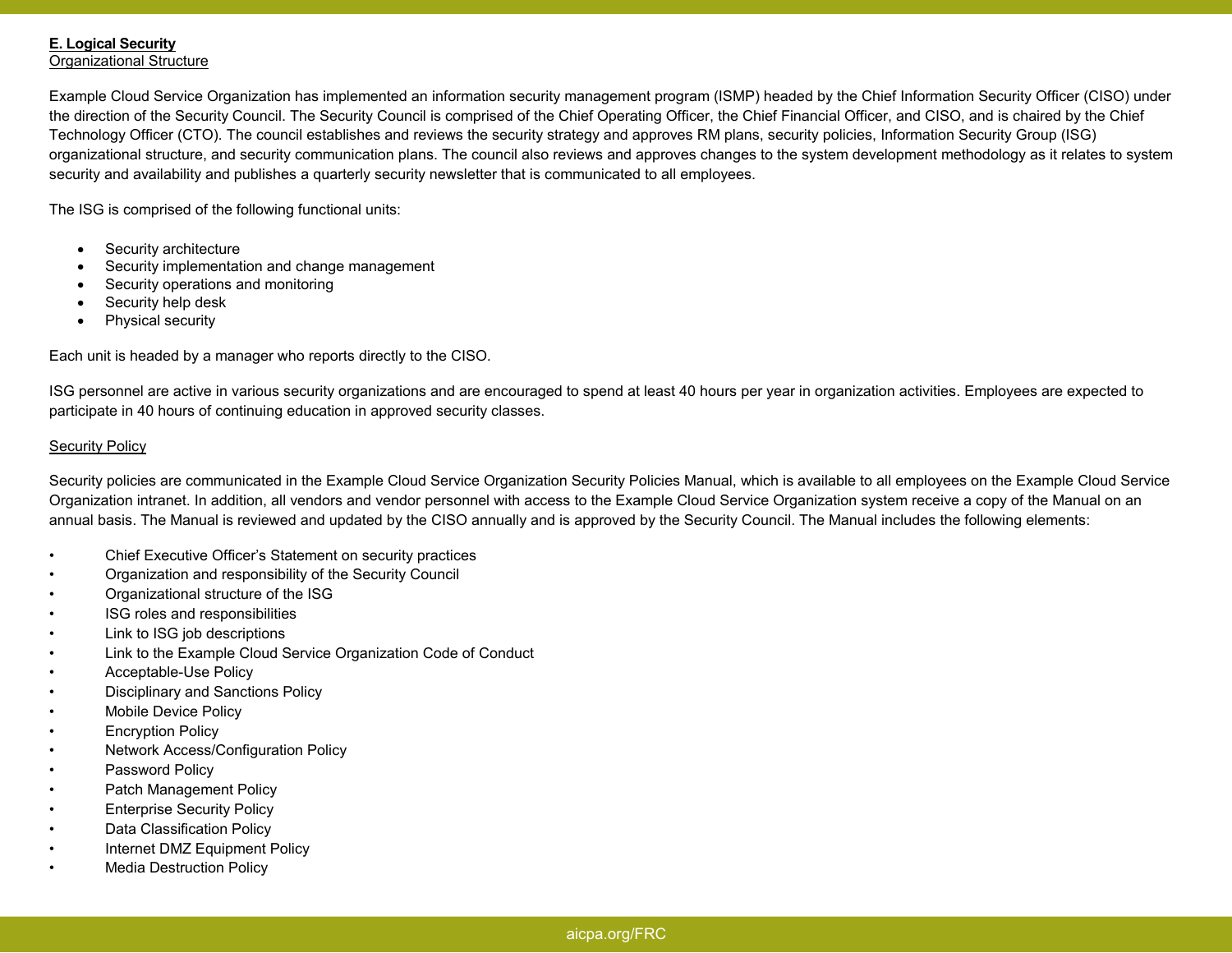- Remote Access/VPN Policy
- **Router Security Policy**
- Server Security Policy
- Software Policy
- User Account Policy
- Wireless Communication Policy
- Vendor employee security responsibilities
- Client-employee security responsibilities

Upon hire/initial grant of access, and each January thereafter, employees and vendors are required to complete a web-based security awareness training program. Training must be completed by the end of January. Completion is tracked by HR for employees and by the contractor office for vendor employees. In addition, as part of this process, employees and vendors with access to the Example Cloud Service Organization system are required to confirm that they have read the Security Policies Manual and accept responsibility for complying with it.

Client-employee responsibilities are communicated in the master services agreement and are available through a link on the sign-on page.

## Security Architecture

Example Cloud Service Organization uses role-based security architecture and requires users of the system to be identified and authenticated prior to the use of any system resources. Resources are protected through the use of native system security and add-on software products that identify and authenticate users and validate access requests against the users' authorized roles in access control lists. In situations in which incompatible responsibilities cannot be segregated, Example Cloud Service Organization implements monitoring of one or more of the responsibilities. Monitoring must be performed by a superior without responsibility for performing the conflicting activities or by personnel from a separate department.

All resources are managed in the asset inventory system and each asset is assigned an owner. Owners are responsible for approving access to the resource and for performing periodic reviews of access by role.

Defined configuration standards exist for each hardware platform and each software system. The standards are developed by a security architect and are updated on an asneeded basis (at least annually). Standards are reviewed and approved by the lead security architect and lead system architect prior to implementation. Changes are classified as (1) emergency deployment, meaning that they must be deployed on all production elements within a defined number of weeks, (2) standard deployment, which must be deployed on all production elements within a defined number of months, and (3) deploy on rebuild, which is classified as being deployed only when other changes are made to the system configuration. Development servers are updated on a standard deployment or on a rebuild basis. Configuration standards include the use of locking screen savers on all work stations.

# User Identification and Authentication

Employees and approved vendor personnel sign on to the Example Cloud Service Organization network using an Active Directory user ID and password. Users are also required to separately sign on to any systems or applications that do not use the shared sign-on functionality of Active Directory. Passwords must conform to defined password standards and are enforced through parameter settings in the Active Directory. These settings are part of the configuration standards and force users to change passwords at a defined interval, disable the user ID's ability to access the system and components after a specified number of unsuccessful access attempts, and mask workstation screens, requiring reentry of the user ID and password after a period of inactivity.

Employees accessing the system from outside the Example Cloud Service Organization network are required to use a token-based two-factor authentication system. Employees are issued tokens upon employment and must return the token during their exit interview. Vendor personnel are not permitted to access the system from outside the Example Cloud Service Organization network.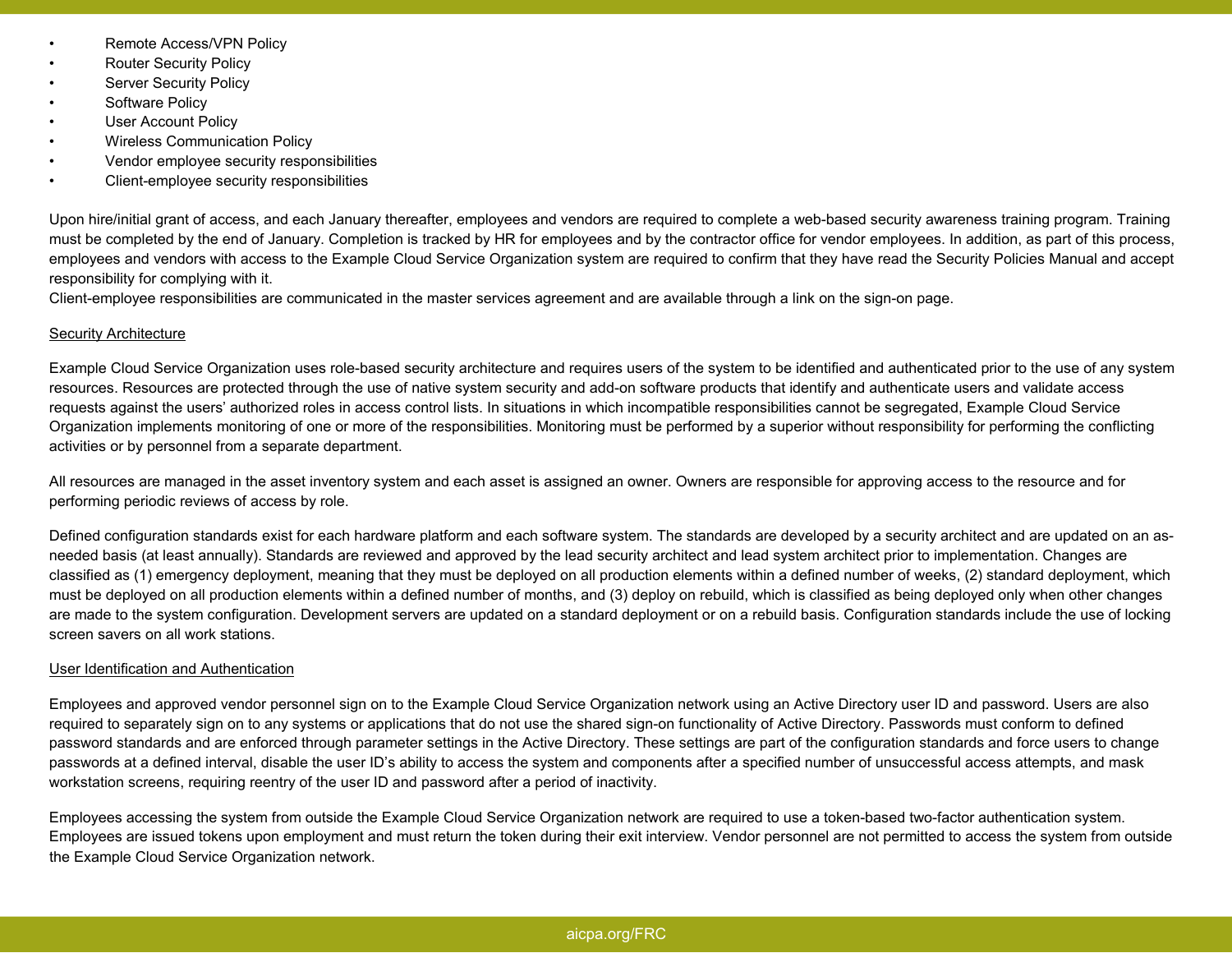Customer employees access cloud services through the Internet using the SSL functionality of their web-browser. These customer employees must supply a valid user ID and password to gain access to customer cloud resources. Passwords must conform to password configuration requirements configured on the virtual devices using the virtual server administration account. Virtual devices are initially configured in accordance with Example Cloud Service Organization's configuration standards, but these configuration parameters may be changed by the virtual server administration account.

Customer employees may sign on to their systems using virtual server administration accounts. These administration accounts use a two-factor digital certificate-based authentication system.

### Access Provisioning/De-provisioning

Upon hire, employees are assigned to a position in the HR management system. Two days prior to the employees' start date, the HR management system creates a report of employee user IDs to be created and access to be granted. The report is used by the security help desk to create user IDs and access rules. Access rules have been predefined based on the defined roles. The system lists also include employees with position changes and the associated roles to be changed within the access rules.

On an annual basis, access rules for each role are reviewed by a working group composed of security help desk, data center, customer service, and HR personnel. In evaluating role access, group members consider job description, duties requiring segregation, and risks associated with access. Completed rules are reviewed and approved by the CISO. As part of this process, the CISO reviews access by privileged roles and requests modifications based on this review.

Managers may request changes to role access rules through the event management system. Managers document the business purpose of the change, risks associated with the change, and consideration of segregation of duties. Access is approved by a data center manager. Upon approval, the security help desk enters the rule change.

Managers may also request a temporary access rule for an individual user for a period of time up to six months. Approved requests are submitted through the event management system to the security help desk, which enters the rule for the specified period of time.

Access by vendor employees is requested through the temporary access rule system, and access may be granted for periods up to 12 months. Vendor personnel access must be reviewed and approved by the contracting office personnel prior to processing by the security help desk.

Customer virtual server administration accounts are created by the security help desk upon contracting. Customers identify the number of administration accounts needed and the contact information for the primary customer administrator. The contact provides the Example Cloud Service Organization security help desk with the names and contact information of the individuals having administration accounts. User IDs are distributed to the contact via telephone, certificates are distributed by ground delivery on USB drives, and passwords are communicated directly to each administration account user via telephone.

Accounts are forced to change passwords upon initial sign-on.

Virtual server administration accounts are unique to each client environment in order to give the client access to all of their resources while preventing them from accessing other clients' resources.

The HR system generates a list of terminated employees on a daily basis. This daily report is used by the security help desk to delete employee access. On an annual basis, HR runs a list of active employees. The security help desk uses this list to suspend user IDs and delete all access roles from IDs belonging to terminated employees.

Customers are responsible for requesting deletion of virtual server administration accounts when Customer employees are terminated or change responsibilities.

Vendors are responsible for informing the contracting department when employees are no longer assigned to serve Example Cloud Service Organization. The contracting department also reviews access by a vendor's employees when a request for access by a new vendor employee is received.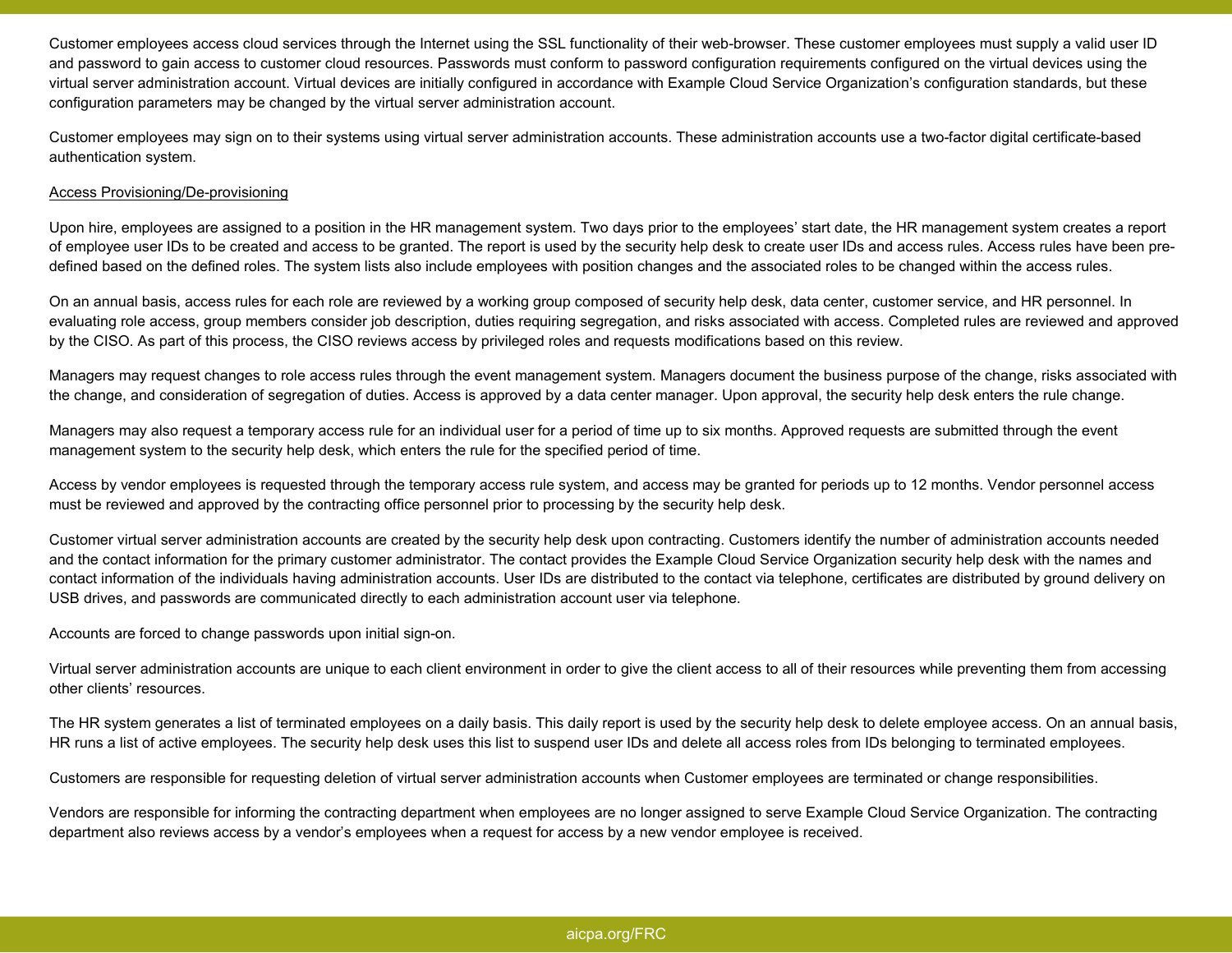On a quarterly basis, managers review roles assigned to their direct reports. Role lists are generated by security and distributed to the managers via the event management system. Managers review the lists and indicate the required changes in the event management record. The record is routed back to the security help desk for processing. The security help desk manager identifies any records not returned within two weeks and follows up with the manager. As part of this process, the CISO reviews employees with access to privileged roles and requests modifications through the event management system.

On a semi-annual basis, the contracting department sends a list of each vendor's employees who have been granted system access to the vendor contact to review appropriateness of employee access. Vendors are required to return the confirmation of access within two weeks. The contracting department follows up on any access lists not returned and submits received changes to the security help desk for entry.

## Encryption of Communication Outside the Boundaries

Authorized employees may access the system from the Internet through the use of a leading VPN technology. Employees are authenticated through the use of a tokenbased two-factor authentication system.

Vendors are not granted access from the Internet.

Customers may interact with their virtual environments through a secure session manager. Customers are responsible for maintaining access to individual virtual assets within their virtual environment. Customers are also responsible for implementing encryption solutions for each virtual server based on their individual risk assessments.

Example Cloud Service Organization uses Certificate Co., a certificate authority, to provide digital certificates used to support encrypted communication.

### **F. Monitoring**

### Vulnerability Scanning and Monitoring

Example Cloud Service Organization uses a third party vendor (TPV) to perform quarterly security vulnerability assessment and penetration testing services on its infrastructure and software. A variety of technologies, tools, and techniques are employed by the TPV to provide broad coverage against various types of threats.

The TPV's services are managed by the CISO and the security architect, who meet with the TPV and the Director of IT Internal Audit prior to the start of quarterly testing for planning purposes. As part of this meeting, Example Cloud Service Organization provides the TPV with a current list of infrastructure and software generated by the asset management system. This information is used in planning penetration and vulnerability testing. Weekly status meeting are held between the security architect and TPV personnel to monitor the status of the testing and preliminary findings identified.

A closing meeting is held at the conclusion of testing to formally review the results of testing and remediation plans. This meeting is attended by the CIO, CISO, security architect, and all CIO and CISO direct reports. The Director of IT Internal Audit also observes the meeting and prepares a report summarizing the meeting and the test results for presentation to the audit committee.

TPV personnel and testing tools are granted access only for the period during which testing is performed and are removed upon completion of testing. Logical access is restricted to access needed to perform the functions, and all use of the access is logged.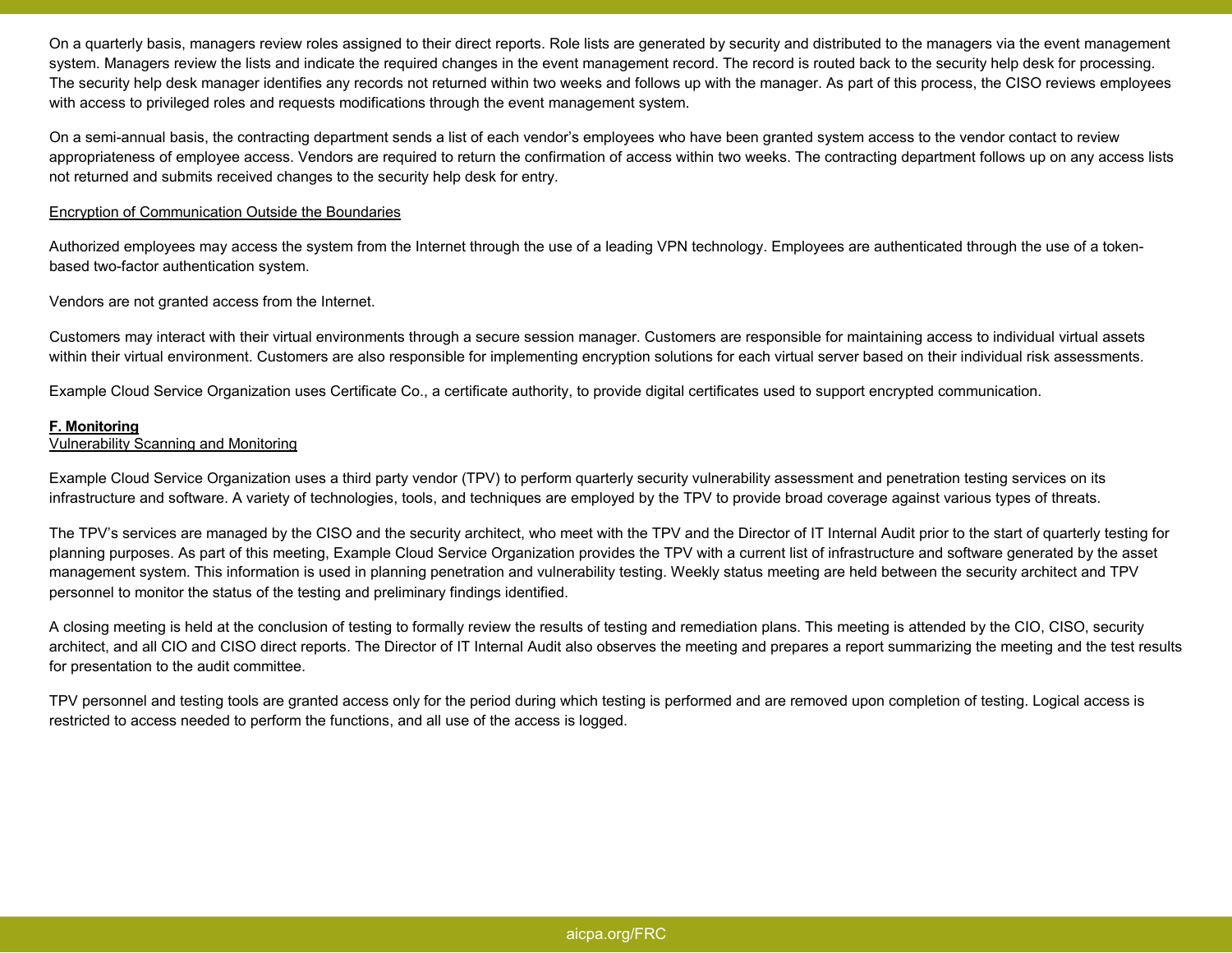#### Assessments

• **Penetration Testing.** Penetration testing is conducted to measure the security posture of a target system or environment. The TPV uses an accepted industry standard penetration testing methodology specified by Example Cloud Service Organization. The TPV's approach begins with a vulnerability analysis of the target system to determine what vulnerabilities exist on the system that can be exploited via a penetration test, simulating a disgruntled/disaffected insider or an attacker that has obtained internal access to the network. Once vulnerabilities are identified, the TPV attempts to exploit the vulnerabilities to determine whether unauthorized access or other malicious activity is possible. Penetration testing includes network and application layer testing as well as testing of controls and processes around the networks and applications, and occurs from both outside (external testing) and inside the network.

• **Vulnerability Scans**. Vulnerability scanning is performed by a TPV on a quarterly basis in accordance with Example Cloud Service Organization policy. The TPV uses industry standard scanning technologies and a formal methodology specified by Example Cloud Service Organization. These technologies are customized to test Example Cloud Service Organization's infrastructure and software in an efficient manner while minimizing the potential risks associated with active scanning. Retests and ondemand scans are performed on an as-needed basis. Scans are performed during non-peak windows. Tools requiring installation in the Example Cloud Service Organization system are implemented through the Change Management process. Scanning is performed with approved scanning templates and with bandwidth-throttling options enabled.

### Testing Results

The TPV quarterly reports specify identified vulnerabilities, a level of assessed risk for each vulnerability identified, and suggested remediation. The report includes an executive summary and client summary, which is available to Example Cloud Service Organization customers upon request.

Individual vulnerabilities identified during penetration and vulnerability testing are logged to the event management software and managed through the incident management process.

In addition to the quarterly testing, continuous monitoring tools are in place. Refer to Incident Management above (not included for brevity).

## Availability Monitoring

A formal data center operations assessment is performed monthly during the data center staff meeting. As part of this staff meeting, led by the VP of Operations, system availability is reviewed. Data regarding availability-related incidents is generated from the event management system. An analysis of device outages, availability events, and capacity utilization is prepared by the third shift operations manager. This report is reviewed at the staff meeting. Based on the review, additional incident tickets or change management tickets may be created to address trends and patterns identified.

IT personnel review and monitor industry-appropriate technological and regulatory changes via webcasts, seminars, and printed media.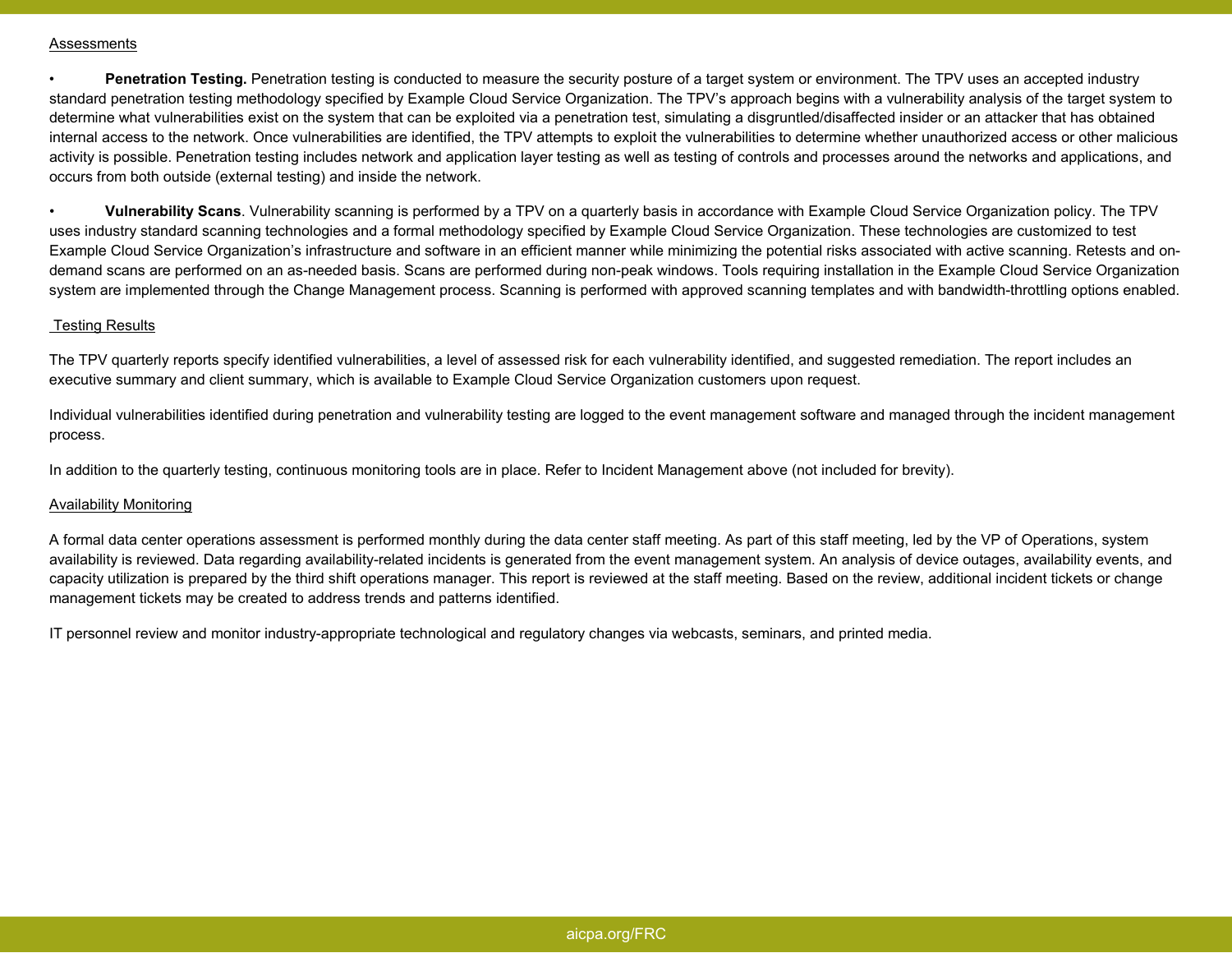# **G. Relationship between CCM Criteria, Description Sections, and Trust Services Criteria:**

 The description sections and the trust services principles and criteria address the CCM as follows (this example mapping represents one approach to providing this information):

| CCM Area (based on version 1.4)       | <b>Relevant</b><br><b>Description</b><br><b>Section</b> | <b>Trust Services</b><br><b>Criteria</b> |  |
|---------------------------------------|---------------------------------------------------------|------------------------------------------|--|
| Compliance                            |                                                         |                                          |  |
| <b>Data Governance</b><br>2.          |                                                         |                                          |  |
| 3.<br><b>Facility Security</b>        |                                                         | <b>Partial Mapping</b>                   |  |
| <b>Human Resources Security</b><br>4. |                                                         |                                          |  |
| <b>Information Security</b><br>5.     |                                                         | Limited for Brevity                      |  |
| 6.<br>Legal                           |                                                         |                                          |  |
| <b>Operations Management</b>          |                                                         |                                          |  |
| 8.<br><b>Risk Management</b>          |                                                         |                                          |  |
| 9.<br><b>Release Management</b>       |                                                         |                                          |  |
| 10. Resiliency                        |                                                         |                                          |  |
| 11. Security Architecture             |                                                         |                                          |  |

An alternative approach may be to map the controls into three areas:

- 1. A mapping of the trust services principles and criteria to the Service Organization's controls
- 2. A mapping of the CCM to the Service Organization's controls
- 3. A listing of the Service Organization's controls with test descriptions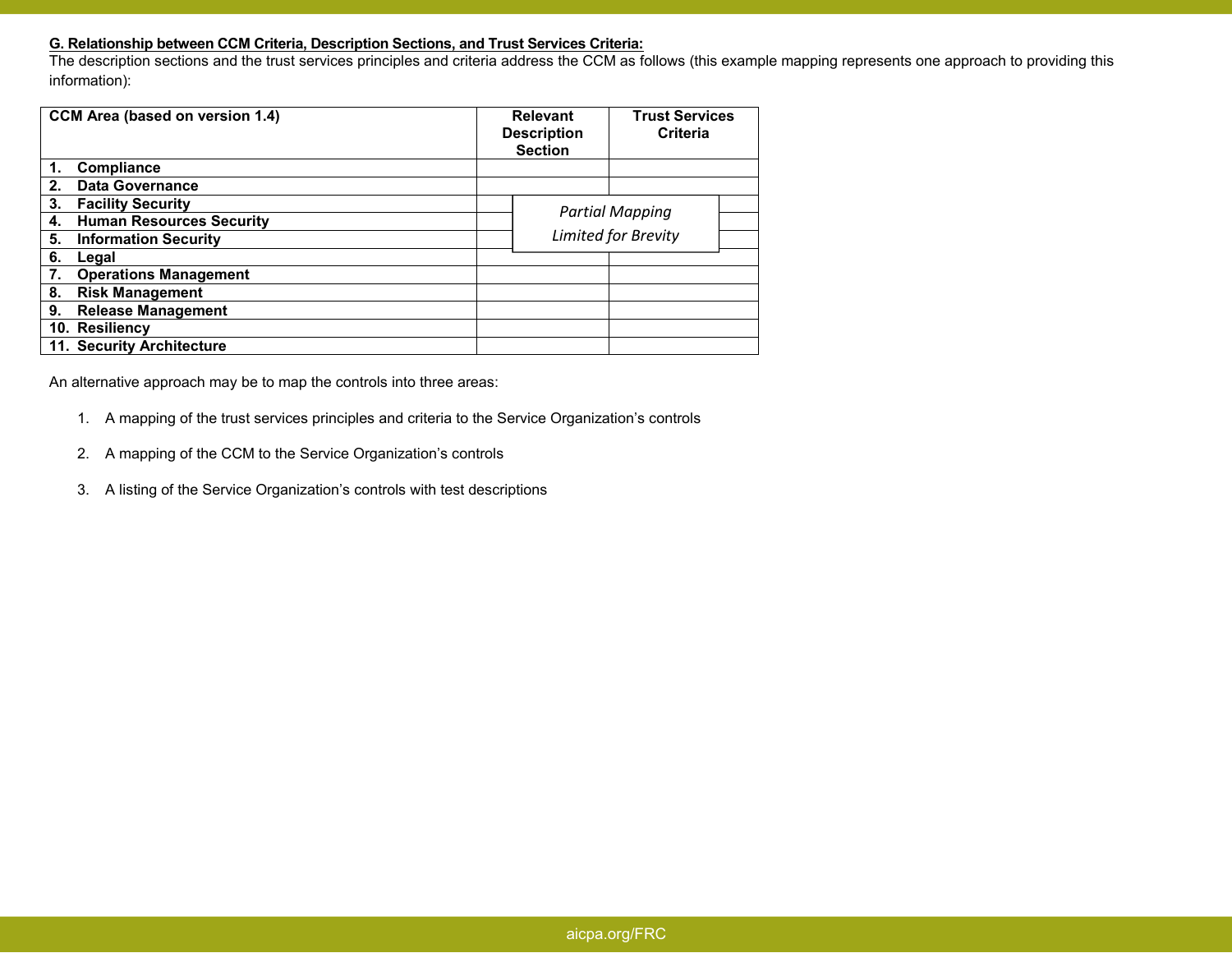### *Note to Readers:*

*The source of the criteria used in this document is*

- *1. the 2009 version of the AICPA* Trust Services Principles, Criteria and Illustrations for Security, Availability, Processing Integrity, Confidentiality, and Privacy (TSP Section 100A)*; and*
- *2. Version 1.4 of the Cloud Controls Matrix.*

*Although the applicable trust services criteria and related controls are presented in this section, they are, nevertheless, an integral part of Example Cloud Service Organization's description of its infrastructure services system throughout the period January 31, 20X1, to December 31, 20X1. This type 2 SOC 2 report is for illustrative purposes only and is not meant to be prescriptive. Example Cloud Service Organization's controls and test of controls presented in this section are for illustrative purposes and accordingly are not all inclusive and may not be suitable for all service organizations and examinations.*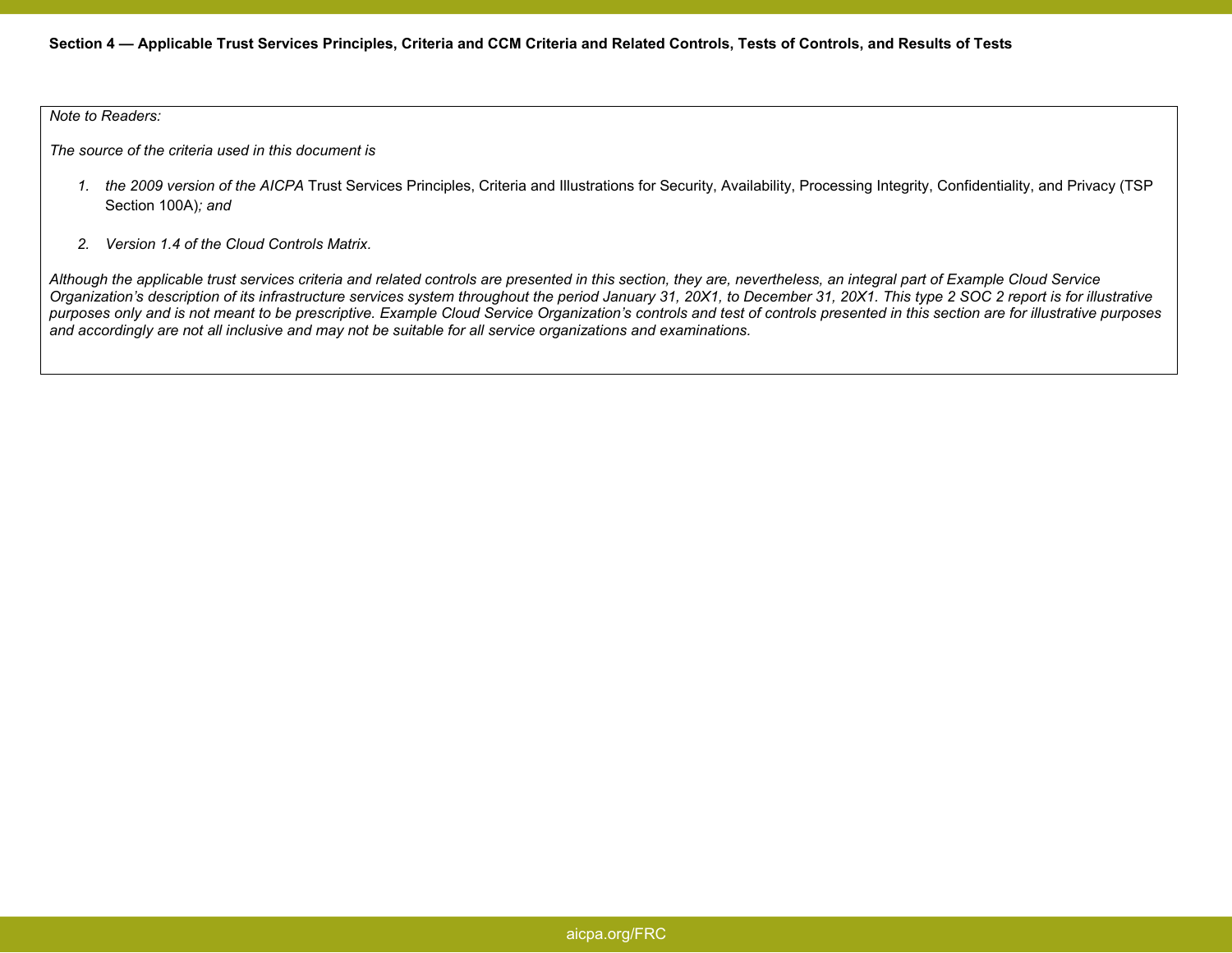# **Security and Availability Principles and Criteria**

The system is protected against unauthorized access (both physical and logical). The system is available for operation and use as committed or agreed.

# *1.0 Policies*

*Source: Trust Services Principles and Criteria for Security (S) and Availability (A)* 

- *S1.1 The entity's security policies are established and periodically reviewed and approved by a designated individual or group.*
- *A1.1 The entity's system availability and related security policies are established and periodically reviewed and approved by a designated individual or group.*

| <b>CCM</b> |                                                                                                                                                                                                                                                                                                                                                                                                                                                                                                                                                                                                   | <b>Description of Example Cloud Service</b>                                                                                                                                                                                                                                                                                                                                                                                                                                                                                                                                                                                                                                                                                                                            |                                                                                                                                                                                                                                                                                                                                                                                                                                                                                                                                                            | <b>Results of</b>                 |
|------------|---------------------------------------------------------------------------------------------------------------------------------------------------------------------------------------------------------------------------------------------------------------------------------------------------------------------------------------------------------------------------------------------------------------------------------------------------------------------------------------------------------------------------------------------------------------------------------------------------|------------------------------------------------------------------------------------------------------------------------------------------------------------------------------------------------------------------------------------------------------------------------------------------------------------------------------------------------------------------------------------------------------------------------------------------------------------------------------------------------------------------------------------------------------------------------------------------------------------------------------------------------------------------------------------------------------------------------------------------------------------------------|------------------------------------------------------------------------------------------------------------------------------------------------------------------------------------------------------------------------------------------------------------------------------------------------------------------------------------------------------------------------------------------------------------------------------------------------------------------------------------------------------------------------------------------------------------|-----------------------------------|
| ID         | <b>CCM Criteria<sup>4</sup></b>                                                                                                                                                                                                                                                                                                                                                                                                                                                                                                                                                                   | <b>Organization's Controls</b>                                                                                                                                                                                                                                                                                                                                                                                                                                                                                                                                                                                                                                                                                                                                         | <b>Tests of Controls</b>                                                                                                                                                                                                                                                                                                                                                                                                                                                                                                                                   | <b>Tests</b>                      |
| $IS-03$    | Management shall approve a<br>formal Information Security<br>Policy document which shall be<br>communicated and published to<br>employees, contractors and<br>other relevant external parties.<br>The Information Security Policy<br>shall establish the direction of<br>the organization and align to<br>best practices, regulatory,<br>federal/state and international<br>laws where applicable.<br>The Information Security Policy<br>shall be supported by a strategic<br>plan and a security program with<br>well-defined roles and<br>responsibilities for leadership<br>and officer roles. | Content<br>The Information Security Policy is reviewed by<br>xxx to ensure it includes<br>strategic plan considerations,<br>$\bullet$<br>applicable laws for the respective<br>territories, and<br>roles and responsibilities for<br>$\bullet$<br>leadership and officers.<br><b>Updates</b><br>Responsibility for and maintenance of the<br>Information Security Policy is assigned to the<br>director of information security under the<br>direction of the chief technology officer (CTO).<br>The Information Security Policy is updated at<br>least annually.<br>Communication<br><b>Example Cloud Service Organization</b><br>publishes and communicates the Information<br>Security Policy to employees, contractors, and<br>external parties at least annually. | Inspected the Information Security Policy<br>dated XX/XX/XXXX and noted that it included<br>strategic plan considerations,<br>applicable laws for the respective<br>territories.<br>roles and responsibilities for<br>leadership and officers, and<br>evidence of review of the update<br>$\bullet$<br>which occurred within the last year.<br>Obtained evidence of the Information Security<br>Policy being communicated to all employees,<br>contractors and vendors via annual written<br>communications and confirmation with each<br>respective party | <b>No</b><br>exceptions<br>noted. |

*1.0 Policies*

<sup>4</sup> CCM Criteria are control specifications set forth in CCM version 1.4.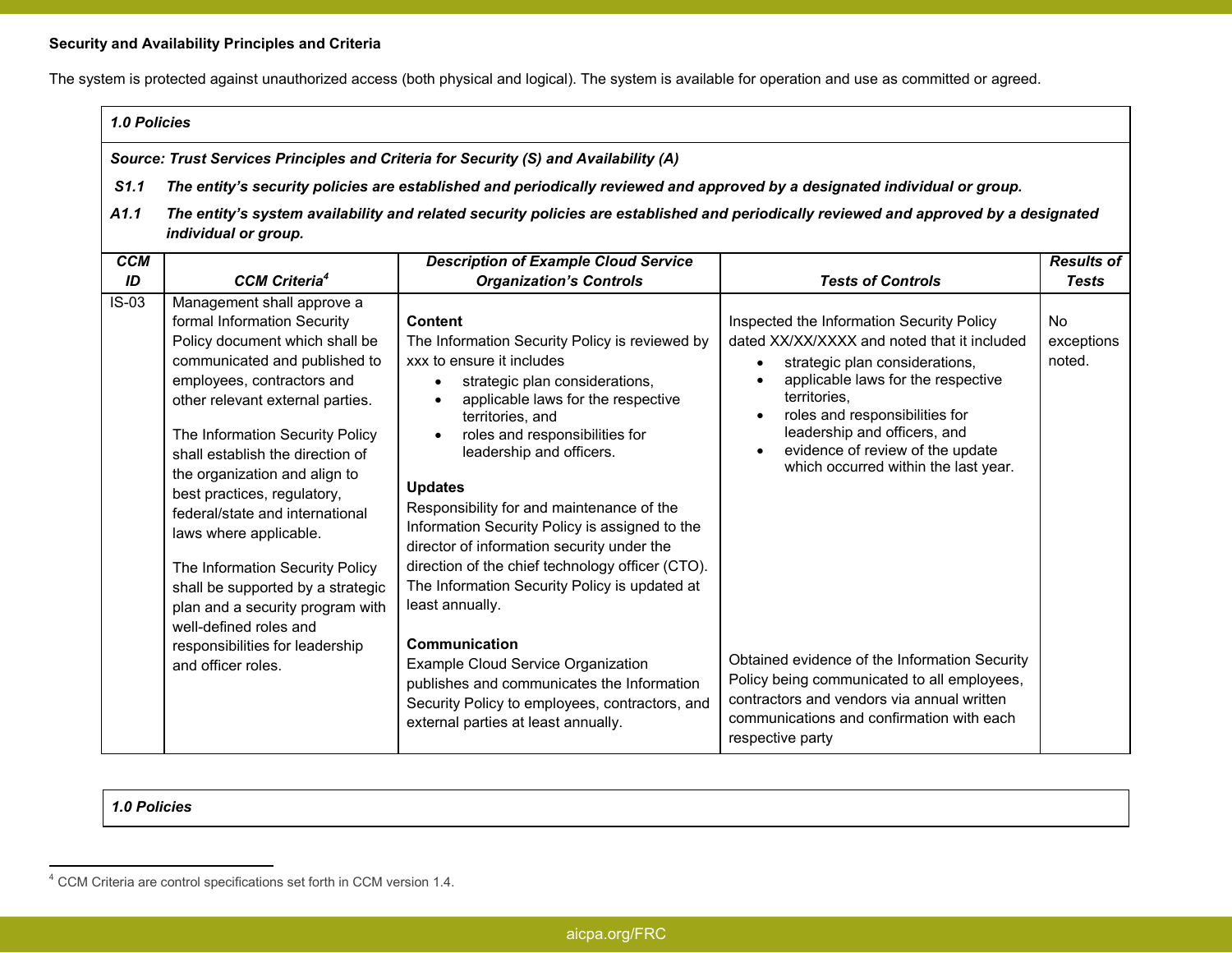#### *1.0 Policies*

- *S1.2 The entity's security policies include, but may not be limited to, the following matters:* 
	- *a. Identifying and documenting the security requirements of authorized users*
	- *b. Classifying data based on its criticality and sensitivity and that classification is used to define protection requirements, access rights and access restrictions, and retention and destruction requirements*
	- *c. Assessing risks on a periodic basis*
	- *d. Preventing unauthorized access*
	- *e. Adding new users, modifying the access levels of existing users, and removing users who no longer need access*
	- *f. Assigning responsibility and accountability for system security*
	- *g. Assigning responsibility and accountability for system changes and maintenance*
	- *h. Testing, evaluating, and authorizing system components before implementation*
	- *i. Addressing how complaints and requests relating to security issues are resolved*
	- *j. Identifying and mitigating security breaches and other incidents*
	- *k. Providing for training and other resources to support its system security policies*
	- *l. Providing for the handling of exceptions and situations not specifically addressed in its system security policies*
	- *m. Providing for the identification of and consistency with applicable laws and regulations, defined commitments, service level agreements, and other contractual requirements*
	- *n. Providing for sharing information with third parties.*

*A1.2 The entity's system availability and related security policies include, but may not be limited to, the following matters:* 

- *a. Identifying and documenting the system availability and related security requirements of authorized users*
- *b. Classifying data based on its criticality and sensitivity and that classification is used to define protection requirements, access rights and access restrictions, and retention and destruction requirements*
- *c. Assessing risks on a periodic basis*
- *d. Preventing unauthorized access*
- *e. Adding new users, modifying the access levels of existing users, and removing users who no longer need access*
- *f. Assigning responsibility and accountability for system availability and related security*
- *g. Assigning responsibility and accountability for system changes and maintenance*
- *h. Testing, evaluating, and authorizing system components before implementation*
- *i. Addressing how complaints and requests relating to system availability and related security issues are resolved*
- *j. Identifying and mitigating system availability and related security breaches and other incidents*
- *k. Providing for training and other resources to support its system availability and related security policies*
- *l. Providing for the handling of exceptions and situations not specifically addressed in its system availability and related security policies*
- *m. Providing for the identification of and consistency with, applicable laws and regulations, defined commitments, service-level agreements, and other contractual requirements*
- *n. Recovering and continuing service in accordance with documented customer commitments or other agreements*
- *o. Monitoring system capacity to achieve customer commitments or other agreements regarding availability.*

| <b>CCM</b> |              | <b>Description of Example Cloud Service</b> |                   | <b>Results of</b> |
|------------|--------------|---------------------------------------------|-------------------|-------------------|
| ID         | CCM Criteria | <b>Organization's Controls</b>              | Tests of Controls | Tests             |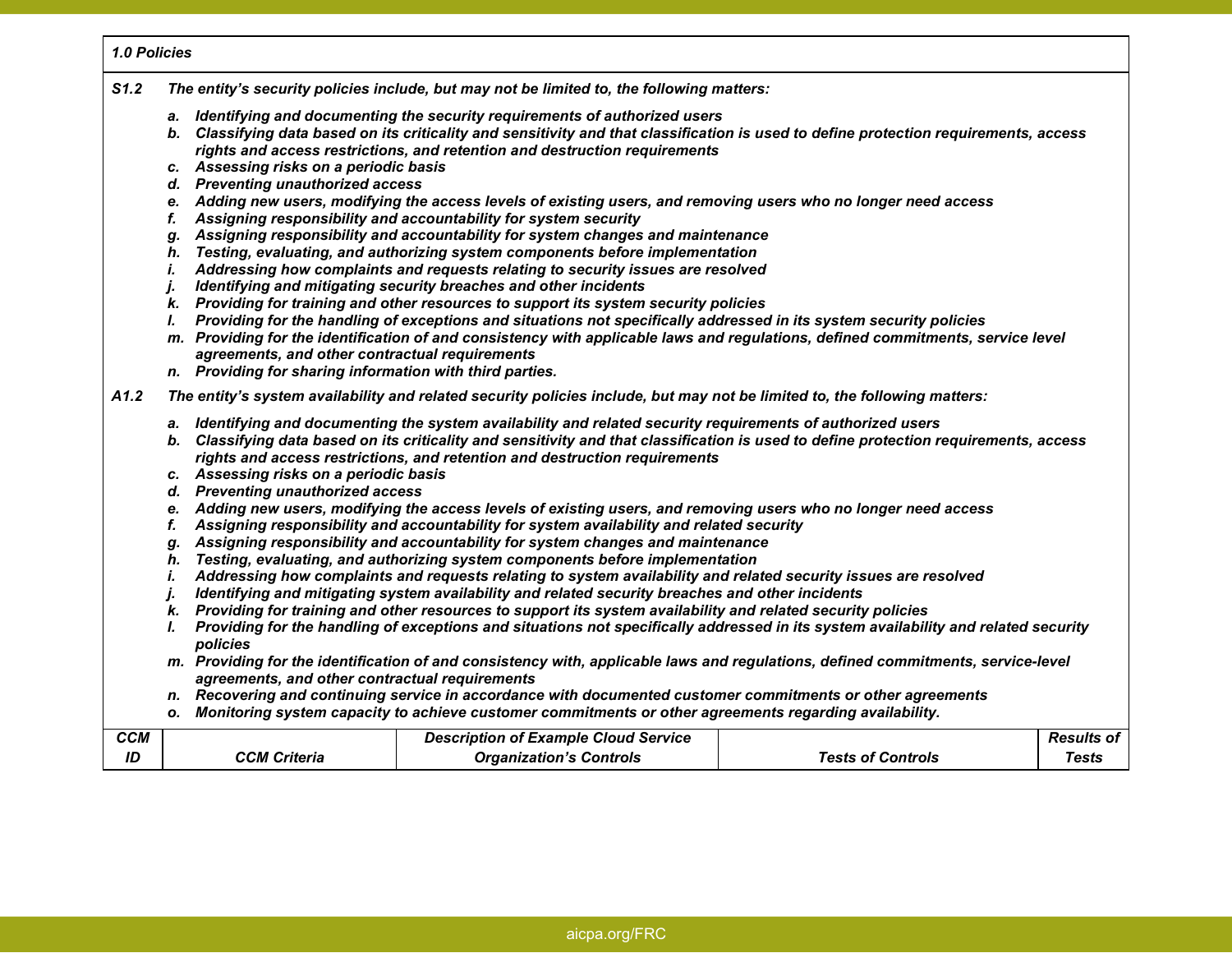| 1.0 Policies                                                                                                                                                                                                                                                                                                                                                                                                                                                                                                                                                                                                                                                                                                                                                                                                                                                       |                                                                                                                                                                                                                                                                                                                                                                                                                                                                                                                                                                                                                                                                                                                                                                                                                                                                                                                                                                                                                                                                                                  |                                                                                                                                                                                                                                                                                                                                                |                                                              |
|--------------------------------------------------------------------------------------------------------------------------------------------------------------------------------------------------------------------------------------------------------------------------------------------------------------------------------------------------------------------------------------------------------------------------------------------------------------------------------------------------------------------------------------------------------------------------------------------------------------------------------------------------------------------------------------------------------------------------------------------------------------------------------------------------------------------------------------------------------------------|--------------------------------------------------------------------------------------------------------------------------------------------------------------------------------------------------------------------------------------------------------------------------------------------------------------------------------------------------------------------------------------------------------------------------------------------------------------------------------------------------------------------------------------------------------------------------------------------------------------------------------------------------------------------------------------------------------------------------------------------------------------------------------------------------------------------------------------------------------------------------------------------------------------------------------------------------------------------------------------------------------------------------------------------------------------------------------------------------|------------------------------------------------------------------------------------------------------------------------------------------------------------------------------------------------------------------------------------------------------------------------------------------------------------------------------------------------|--------------------------------------------------------------|
| $IS-01$<br>An Information Security<br>Management Program (ISMP)<br>has been developed,<br>documented, approved, and<br>implemented that includes<br>administrative, technical, and<br>physical safeguards to protect<br>assets and data from loss,<br>misuse, unauthorized access,<br>disclosure, alteration, and<br>destruction.<br>The security program should<br>address, but not be limited to,<br>the following areas insofar as<br>they relate to the characteristics<br>of the business:<br>Risk management<br>1.<br>2.<br>Security policy<br>Organization of information<br>3.<br>security<br>Asset management<br>4.<br>5.<br>Human resources security<br>Physical and environmental<br>6.<br>security<br>7. Communications and<br>operations management<br>8. Access control<br>Information systems<br>9.<br>acquisition, development,<br>and maintenance | The written ISMP includes the following<br>elements:<br>Chief Executive Officer's Statement on<br>1.<br>security practices<br>2.<br>Organization and responsibility of the<br><b>Security Council</b><br>3.<br>Organizational structure of the ISG<br>ISG roles and responsibilities<br>4.<br>Link to ISG job descriptions<br>5.<br>Link to the Example Cloud Service<br>6.<br>Organization Code of Conduct<br>7. Acceptable-Use Policy<br><b>Disciplinary and Sanctions Policy</b><br>8.<br>Mobile Device Policy<br>9.<br>10. Encryption Policy<br>11. Network Access/Configuration Policy<br>12. Password Policy<br>13. Patch Management Policy<br>14. Enterprise Security Policy<br>15. Data Classification Policy<br>16. Internet DMZ Equipment Policy<br>17. Media Destruction Policy<br>18. Remote Access/VPN Policy<br>19. Router Security Policy<br>20. Server Security Policy<br>21. Software Policy<br>22. User Account Policy<br>23. Wireless Communication Policy<br>24. Vendor employee security<br>responsibilities<br>25. Client and client employee security<br>responsibilities | Verified through inspection that the written<br>ISMP, dated XX/XX/XXXX, includes<br>1. the 25 matters listed in the second<br>column,<br>the 9 areas identified in the first<br>2.<br>column, and<br>3.<br>approval.<br>Inspected the User Access policy dated<br>XX/XX/XXXX and noted that it included<br>linkage to procedures for granting, | <b>No</b><br>exceptions<br>noted.<br><b>No</b><br>exceptions |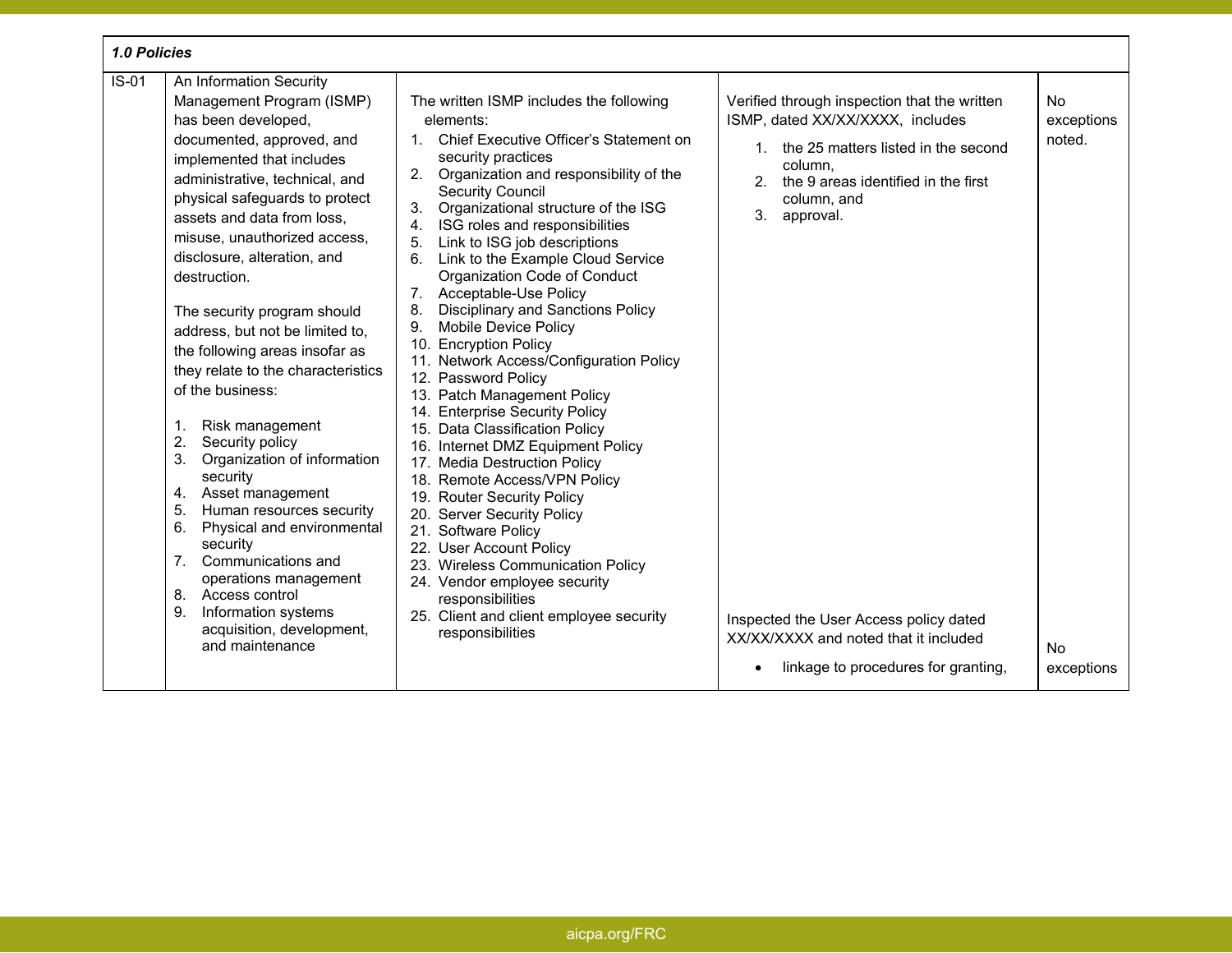| 1.0 Policies |                                                                                                                                                                                                                                                                                                                                                                                                                                                                                                                                                                                                                                                                                                                                                                                    |                                                                                                                                                                                                      |        |
|--------------|------------------------------------------------------------------------------------------------------------------------------------------------------------------------------------------------------------------------------------------------------------------------------------------------------------------------------------------------------------------------------------------------------------------------------------------------------------------------------------------------------------------------------------------------------------------------------------------------------------------------------------------------------------------------------------------------------------------------------------------------------------------------------------|------------------------------------------------------------------------------------------------------------------------------------------------------------------------------------------------------|--------|
|              | <b>Content</b><br>The written User Access Policy is reviewed to<br>ensure it includes<br>linkage to procedures for granting,<br>changing, and terminating access to<br>applications, databases, servers, and<br>network infrastructure, and<br>directions for meeting requirements in<br>particular user entity service level<br>agreements (SLAs).<br><b>Updates</b><br>Responsibility and maintenance of the User<br>Access Policy is assigned to the Director of<br>Information Security under the direction of the<br>CTO. The User Access Policy is updated at<br>least annually.<br>Communication<br>Example Cloud Service Organization has<br>published the User Access Policy and<br>communicated it to employees, contractors,<br>and external parties at least annually. | changing, and terminating accesses<br>to applications, databases, servers,<br>and network infrastructure.<br>directions for meeting requirements<br>in particular user entity SLAs, and<br>approval. | noted. |
|              |                                                                                                                                                                                                                                                                                                                                                                                                                                                                                                                                                                                                                                                                                                                                                                                    |                                                                                                                                                                                                      |        |